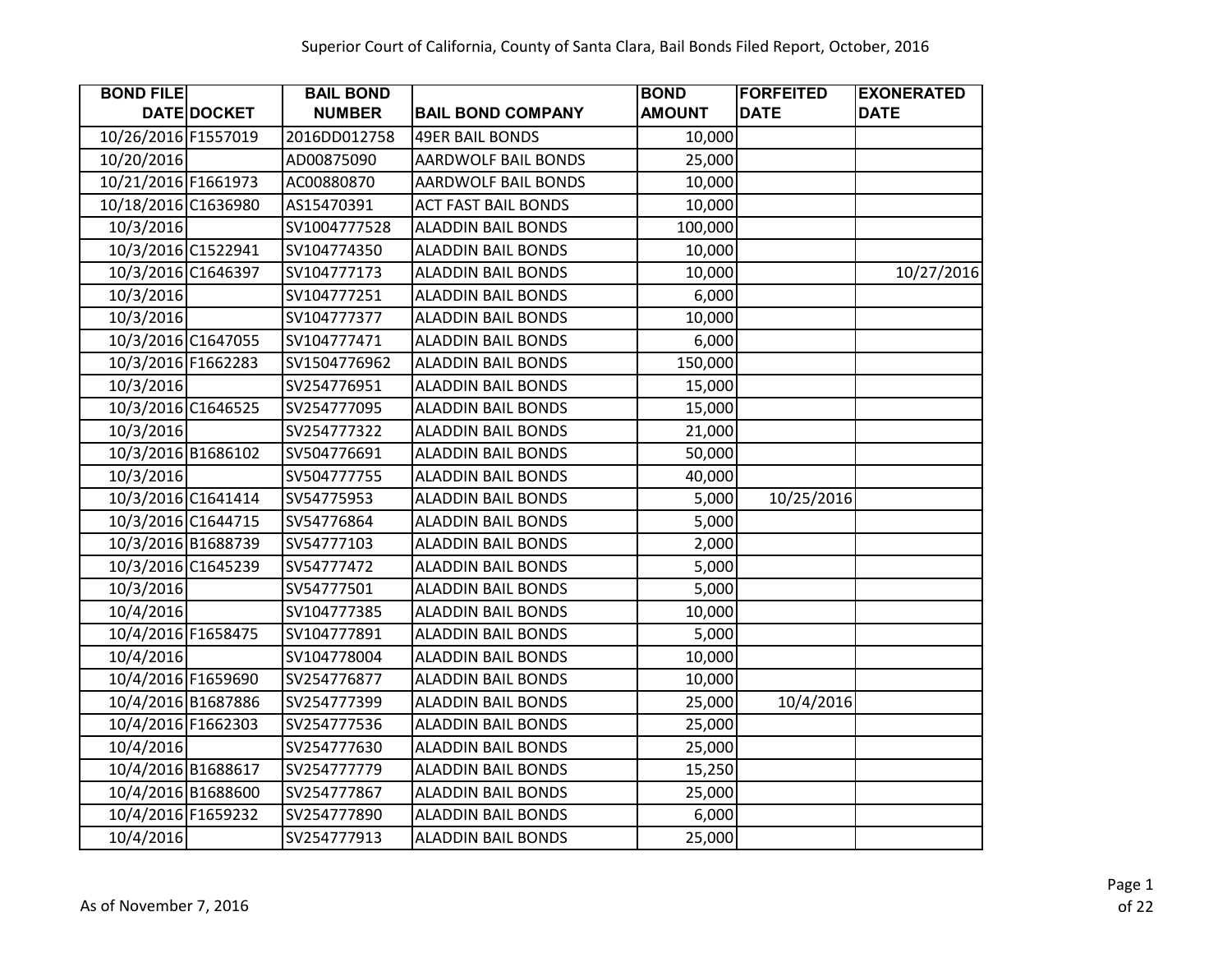| <b>BOND FILE</b>    |                    | <b>BAIL BOND</b> |                           | <b>BOND</b>   | <b>FORFEITED</b> | <b>EXONERATED</b> |
|---------------------|--------------------|------------------|---------------------------|---------------|------------------|-------------------|
|                     | DATE DOCKET        | <b>NUMBER</b>    | <b>BAIL BOND COMPANY</b>  | <b>AMOUNT</b> | <b>DATE</b>      | <b>DATE</b>       |
|                     | 10/4/2016 C1647304 | SV254777922      | <b>ALADDIN BAIL BONDS</b> | 20,000        | 10/11/2016       |                   |
|                     | 10/4/2016 C1643500 | SV504777353      | <b>ALADDIN BAIL BONDS</b> | 35,000        |                  |                   |
| 10/4/2016           |                    | SV504777359      | <b>ALADDIN BAIL BONDS</b> | 30,000        |                  |                   |
|                     | 10/4/2016 F1661737 | SV54777082       | <b>ALADDIN BAIL BONDS</b> | 5,000         |                  |                   |
| 10/5/2016 F1450731  |                    | SV104776465      | <b>ALADDIN BAIL BONDS</b> | 10,000        |                  | 11/3/2016         |
|                     | 10/5/2016 F1452231 | SV254772106      | <b>ALADDIN BAIL BONDS</b> | 20,000        |                  |                   |
| 10/5/2016           |                    | SV254775250      | <b>ALADDIN BAIL BONDS</b> | 11,000        |                  |                   |
| 10/5/2016           |                    | SV254778295      | <b>ALADDIN BAIL BONDS</b> | 11,000        |                  |                   |
| 10/5/2016           |                    | SV504778257      | <b>ALADDIN BAIL BONDS</b> | 30,000        |                  |                   |
| 10/5/2016           |                    | SV54778141       | <b>ALADDIN BAIL BONDS</b> | 5,000         |                  |                   |
|                     | 10/6/2016 F1348529 | SV1004776471     | <b>ALADDIN BAIL BONDS</b> | 50,000        |                  | 10/26/2016        |
|                     | 10/6/2016 C1645227 | SV104778358      | <b>ALADDIN BAIL BONDS</b> | 6,000         |                  |                   |
|                     | 10/6/2016 F1662315 | SV104778436      | <b>ALADDIN BAIL BONDS</b> | 10,000        |                  |                   |
|                     | 10/6/2016 C1643728 | SV104778469      | <b>ALADDIN BAIL BONDS</b> | 10,000        | 10/20/2016       |                   |
|                     | 10/6/2016 C1643408 | SV254777972      | <b>ALADDIN BAIL BONDS</b> | 25,000        |                  |                   |
|                     | 10/6/2016 C1637851 | SV254778373      | <b>ALADDIN BAIL BONDS</b> | 15,000        |                  |                   |
| 10/6/2016           |                    | SV254778396      | <b>ALADDIN BAIL BONDS</b> | 25,000        |                  |                   |
|                     | 10/6/2016 C1515963 | SV254778476      | <b>ALADDIN BAIL BONDS</b> | 7,500         | 10/6/2016        |                   |
|                     | 10/6/2016 C1646745 | SV254778502      | <b>ALADDIN BAIL BONDS</b> | 15,000        |                  |                   |
| 10/6/2016           |                    | SV504778336      | <b>ALADDIN BAIL BONDS</b> | 25,000        |                  |                   |
|                     | 10/6/2016 C1645184 | SV54778357       | <b>ALADDIN BAIL BONDS</b> | 3,000         |                  |                   |
|                     | 10/7/2016 B1687667 | SV104777905      | <b>ALADDIN BAIL BONDS</b> | 6,000         |                  |                   |
|                     | 10/7/2016 C1636880 | SV104778539      | <b>ALADDIN BAIL BONDS</b> | 10,000        |                  |                   |
|                     | 10/7/2016 C1644408 | SV254778384      | <b>ALADDIN BAIL BONDS</b> | 15,000        |                  |                   |
|                     | 10/7/2016 C1634664 | SV254778457      | <b>ALADDIN BAIL BONDS</b> | 20,000        |                  |                   |
|                     | 10/7/2016 B1688085 | SV504778511      | <b>ALADDIN BAIL BONDS</b> | 35,000        |                  |                   |
| 10/7/2016           |                    | SV504778541      | <b>ALADDIN BAIL BONDS</b> | 50,000        |                  |                   |
|                     | 10/7/2016 C1645180 | SV54775331       | <b>ALADDIN BAIL BONDS</b> | 5,000         |                  |                   |
|                     | 10/7/2016 F1659572 | SV54777982       | <b>ALADDIN BAIL BONDS</b> | 5,000         |                  |                   |
| 10/11/2016 C1630217 |                    | SV1004774475     | <b>ALADDIN BAIL BONDS</b> | 100,000       |                  |                   |
| 10/11/2016 C1640285 |                    | SV104776138      | <b>ALADDIN BAIL BONDS</b> | 10,000        |                  | 10/28/2016        |
| 10/11/2016 C1644425 |                    | SV104778743      | <b>ALADDIN BAIL BONDS</b> | 10,000        |                  |                   |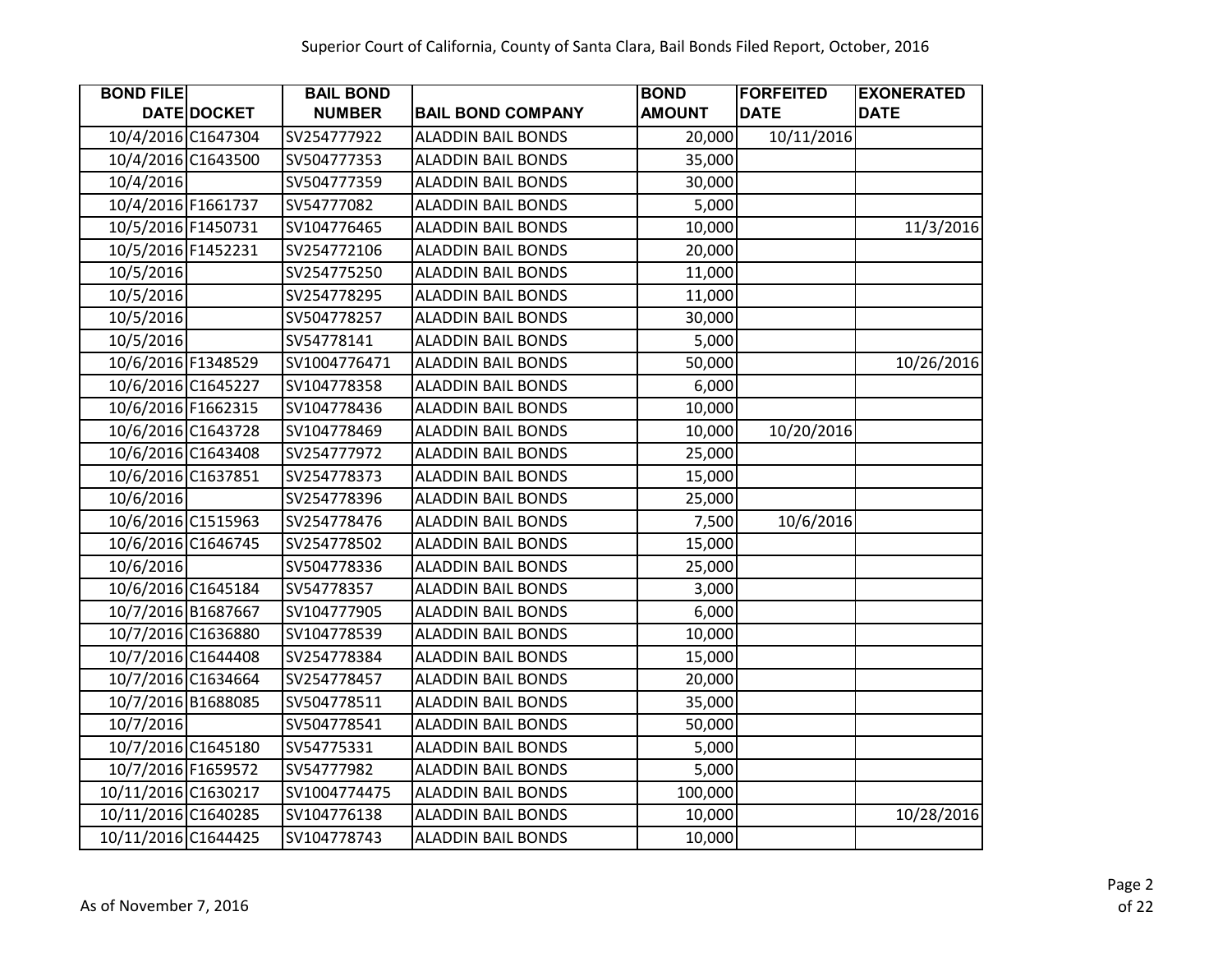| <b>BOND FILE</b>    |             | <b>BAIL BOND</b> |                           | <b>BOND</b>   | <b>FORFEITED</b> | <b>EXONERATED</b> |
|---------------------|-------------|------------------|---------------------------|---------------|------------------|-------------------|
|                     | DATE DOCKET | <b>NUMBER</b>    | <b>BAIL BOND COMPANY</b>  | <b>AMOUNT</b> | <b>DATE</b>      | <b>DATE</b>       |
| 10/11/2016          |             | SV104779133      | <b>ALADDIN BAIL BONDS</b> | 10,000        |                  |                   |
| 10/11/2016          |             | SV104779419      | <b>ALADDIN BAIL BONDS</b> | 5,000         |                  |                   |
| 10/11/2016 C1641784 |             | SV114779311      | <b>ALADDIN BAIL BONDS</b> | 10,000        |                  |                   |
| 10/11/2016          |             | SV254779015      | <b>ALADDIN BAIL BONDS</b> | 21,000        |                  |                   |
| 10/11/2016          |             | SV254779244      | <b>ALADDIN BAIL BONDS</b> | 20,000        |                  |                   |
| 10/11/2016          |             | SV254779484      | <b>ALADDIN BAIL BONDS</b> | 25,000        |                  |                   |
| 10/11/2016          |             | SV254779538      | <b>ALADDIN BAIL BONDS</b> | 15,000        |                  |                   |
| 10/11/2016          |             | SV254779603      | <b>ALADDIN BAIL BONDS</b> | 25,000        |                  |                   |
| 10/11/2016 C1638643 |             | SV504778742      | <b>ALADDIN BAIL BONDS</b> | 47,000        |                  |                   |
| 10/11/2016          |             | SV504778984      | <b>ALADDIN BAIL BONDS</b> | 50,000        |                  |                   |
| 10/11/2016 F1662153 |             | SV504779152      | <b>ALADDIN BAIL BONDS</b> | 30,000        |                  |                   |
| 10/11/2016 F1662153 |             | SV504779153      | <b>ALADDIN BAIL BONDS</b> | 50,000        |                  |                   |
| 10/11/2016          |             | SV504779261      | <b>ALADDIN BAIL BONDS</b> | 50,000        |                  |                   |
| 10/11/2016 C1648320 |             | SV504779306      | <b>ALADDIN BAIL BONDS</b> | 45,000        |                  |                   |
| 10/11/2016          |             | SV504779376      | <b>ALADDIN BAIL BONDS</b> | 40,000        |                  |                   |
| 10/11/2016          |             | SV504779391      | <b>ALADDIN BAIL BONDS</b> | 400,000       |                  |                   |
| 10/11/2016 C1645219 |             | SV54777008       | <b>ALADDIN BAIL BONDS</b> | 1,000         |                  |                   |
| 10/11/2016          |             | SV54779347       | <b>ALADDIN BAIL BONDS</b> | 5,000         |                  |                   |
| 10/11/2016 C1515542 |             | SV54779377       | <b>ALADDIN BAIL BONDS</b> | 5,000         |                  |                   |
| 10/11/2016 C1642272 |             | SV54779525       | <b>ALADDIN BAIL BONDS</b> | 5,000         |                  |                   |
| 10/12/2016 B1684481 |             | SV104777345      | <b>ALADDIN BAIL BONDS</b> | 10,000        | 10/31/2016       |                   |
| 10/12/2016 B1687215 |             | SV104779535      | <b>ALADDIN BAIL BONDS</b> | 10,000        |                  |                   |
| 10/12/2016 C1640531 |             | SV104779784      | <b>ALADDIN BAIL BONDS</b> | 10,000        |                  |                   |
| 10/12/2016 B1687872 |             | SV254772101      | <b>ALADDIN BAIL BONDS</b> | 10,000        |                  |                   |
| 10/12/2016 B1685599 |             | SV254779118      | <b>ALADDIN BAIL BONDS</b> | 15,000        |                  |                   |
| 10/12/2016          |             | SV254779257      | <b>ALADDIN BAIL BONDS</b> | 11,000        |                  |                   |
| 10/12/2016 F1662374 |             | SV254779667      | <b>ALADDIN BAIL BONDS</b> | 11,000        |                  |                   |
| 10/12/2016          |             | SV254779742      | <b>ALADDIN BAIL BONDS</b> | 11,000        |                  |                   |
| 10/12/2016          |             | SV254779746      | <b>ALADDIN BAIL BONDS</b> | 25,000        |                  |                   |
| 10/12/2016 C1648294 |             | SV254779825      | <b>ALADDIN BAIL BONDS</b> | 25,000        |                  |                   |
| 10/12/2016          |             | SV254779827      | <b>ALADDIN BAIL BONDS</b> | 16,000        |                  |                   |
| 10/12/2016 C1647863 |             | SV504779777      | <b>ALADDIN BAIL BONDS</b> | 50,000        |                  |                   |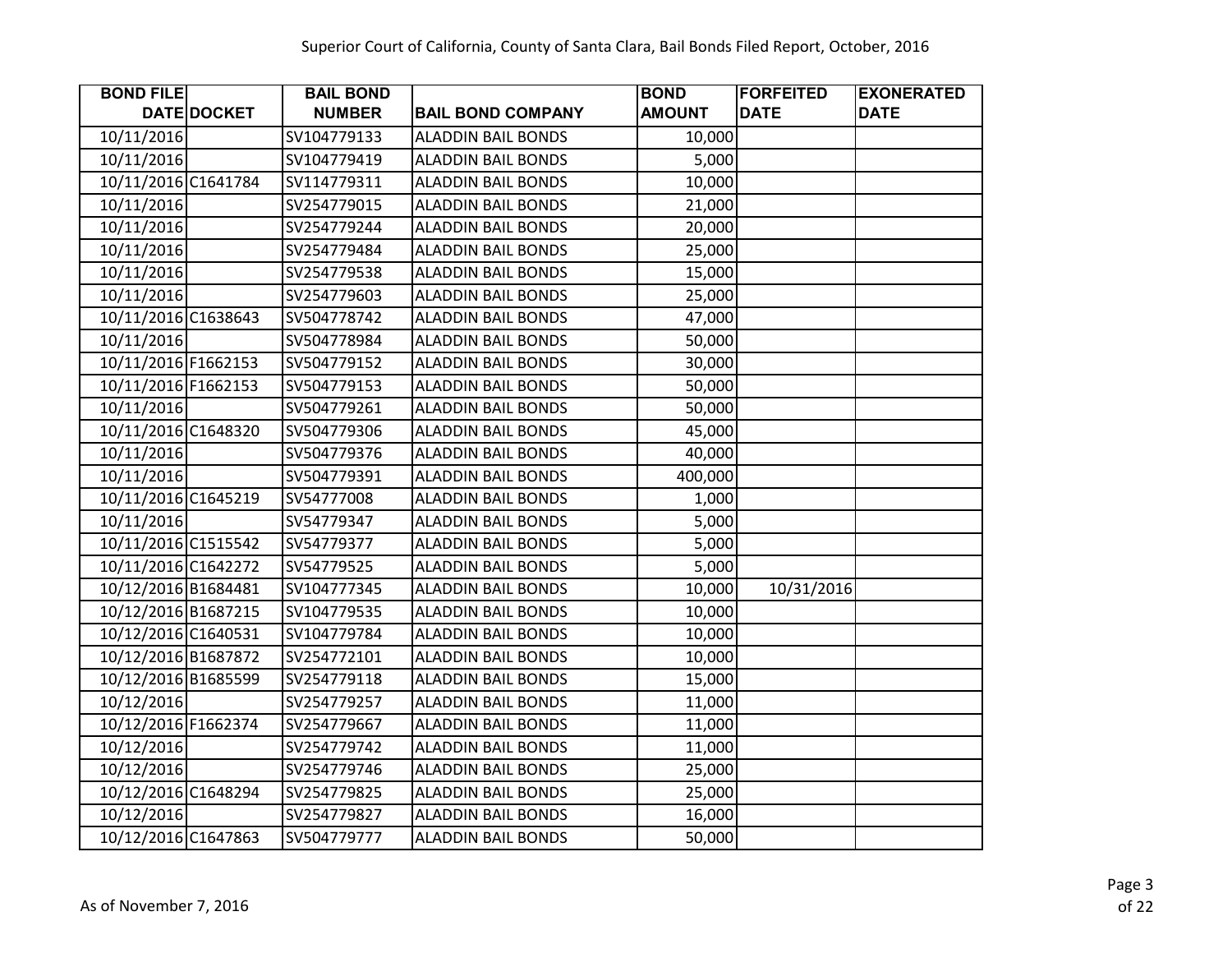| <b>BOND FILE</b>    |             | <b>BAIL BOND</b> |                           | <b>BOND</b>   | <b>FORFEITED</b> | <b>EXONERATED</b> |
|---------------------|-------------|------------------|---------------------------|---------------|------------------|-------------------|
|                     | DATE DOCKET | <b>NUMBER</b>    | <b>BAIL BOND COMPANY</b>  | <b>AMOUNT</b> | <b>DATE</b>      | <b>DATE</b>       |
| 10/14/2016 C1646059 |             | SV254778870      | <b>ALADDIN BAIL BONDS</b> | 25,000        |                  |                   |
| 10/14/2016 C1643495 |             | SV254778875      | <b>ALADDIN BAIL BONDS</b> | 25,000        |                  |                   |
| 10/14/2016 C1643567 |             | SV54778798       | <b>ALADDIN BAIL BONDS</b> | 5,000         |                  |                   |
| 10/17/2016 F1660464 |             | SV254780712      | <b>ALADDIN BAIL BONDS</b> | 20,000        |                  |                   |
| 10/17/2016 C1648705 |             | SV504780333      | <b>ALADDIN BAIL BONDS</b> | 20,000        |                  |                   |
| 10/18/2016          |             | SV1004780190     | <b>ALADDIN BAIL BONDS</b> | 75,000        |                  |                   |
| 10/18/2016 C1647337 |             | SV1004780758     | <b>ALADDIN BAIL BONDS</b> | 60,000        |                  |                   |
| 10/18/2016 B1684421 |             | SV104776791      | <b>ALADDIN BAIL BONDS</b> | 10,000        |                  |                   |
| 10/18/2016 C1645881 |             | SV104779573      | <b>ALADDIN BAIL BONDS</b> | 10,000        |                  |                   |
| 10/18/2016 B1262369 |             | SV104780622      | <b>ALADDIN BAIL BONDS</b> | 10,000        |                  |                   |
| 10/18/2016 C1643581 |             | SV254780077      | <b>ALADDIN BAIL BONDS</b> | 25,000        |                  |                   |
| 10/18/2016          |             | SV254780679      | <b>ALADDIN BAIL BONDS</b> | 21,000        |                  |                   |
| 10/18/2016          |             | SV254780798      | <b>ALADDIN BAIL BONDS</b> | 25,000        |                  |                   |
| 10/18/2016          |             | SV254780890      | <b>ALADDIN BAIL BONDS</b> | 20,000        |                  |                   |
| 10/18/2016          |             | SV254781104      | <b>ALADDIN BAIL BONDS</b> | 25,000        |                  |                   |
| 10/18/2016          |             | SV504780175      | <b>ALADDIN BAIL BONDS</b> | 40,000        |                  |                   |
| 10/18/2016          |             | SV504780378      | <b>ALADDIN BAIL BONDS</b> | 30,000        |                  |                   |
| 10/18/2016          |             | SV504780382      | <b>ALADDIN BAIL BONDS</b> | 40,000        |                  |                   |
| 10/18/2016          |             | SV504780744      | <b>ALADDIN BAIL BONDS</b> | 26,000        |                  |                   |
| 10/18/2016          |             | SV504780935      | <b>ALADDIN BAIL BONDS</b> | 35,000        |                  |                   |
| 10/18/2016          |             | SV504780964      | <b>ALADDIN BAIL BONDS</b> | 31,000        |                  |                   |
| 10/18/2016 C1648789 |             | SV504781101      | <b>ALADDIN BAIL BONDS</b> | 40,000        |                  |                   |
| 10/18/2016          |             | SV504781217      | <b>ALADDIN BAIL BONDS</b> | 41,000        |                  |                   |
| 10/18/2016          |             | SV54780665       | <b>ALADDIN BAIL BONDS</b> | 5,000         |                  |                   |
| 10/18/2016          |             | SV54780779       | <b>ALADDIN BAIL BONDS</b> | 5,000         |                  |                   |
| 10/18/2016          |             | SV54780802       | <b>ALADDIN BAIL BONDS</b> | 5,000         |                  |                   |
| 10/19/2016 F1659819 |             | SV104780680      | <b>ALADDIN BAIL BONDS</b> | 10,000        |                  |                   |
| 10/19/2016 F1661980 |             | SV104780961      | <b>ALADDIN BAIL BONDS</b> | 10,000        | 11/1/2016        |                   |
| 10/19/2016 F1555955 |             | SV104781181      | <b>ALADDIN BAIL BONDS</b> | 10,000        |                  |                   |
| 10/19/2016 F1555449 |             | SV104781182      | <b>ALADDIN BAIL BONDS</b> | 10,000        |                  |                   |
| 10/19/2016 F1557009 |             | SV104781183      | <b>ALADDIN BAIL BONDS</b> | 10,000        |                  |                   |
| 10/19/2016 B1583323 |             | SV1504778266     | <b>ALADDIN BAIL BONDS</b> | 110,000       |                  |                   |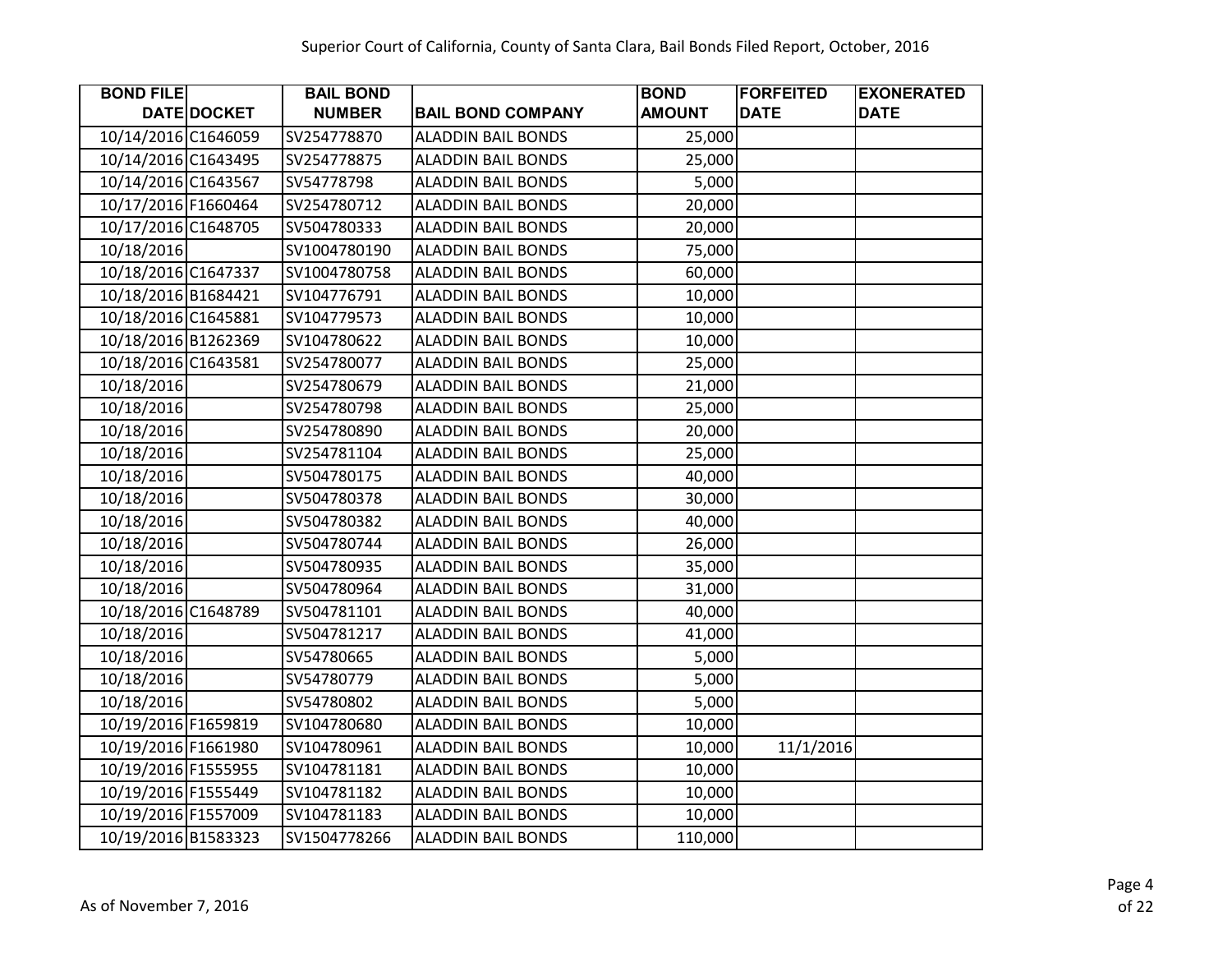| <b>BOND FILE</b>    |             | <b>BAIL BOND</b> |                           | <b>BOND</b>   | <b>FORFEITED</b> | <b>EXONERATED</b> |
|---------------------|-------------|------------------|---------------------------|---------------|------------------|-------------------|
|                     | DATE DOCKET | <b>NUMBER</b>    | <b>BAIL BOND COMPANY</b>  | <b>AMOUNT</b> | <b>DATE</b>      | <b>DATE</b>       |
| 10/19/2016          |             | SV254780424      | <b>ALADDIN BAIL BONDS</b> | 15,000        |                  |                   |
| 10/19/2016          |             | SV254780643      | <b>ALADDIN BAIL BONDS</b> | 15,000        |                  |                   |
| 10/19/2016 F1662324 |             | SV254781122      | <b>ALADDIN BAIL BONDS</b> | 25,000        |                  |                   |
| 10/19/2016 B1683789 |             | SV504778267      | <b>ALADDIN BAIL BONDS</b> | 50,000        |                  |                   |
| 10/19/2016 C1518792 |             | SV504778268      | <b>ALADDIN BAIL BONDS</b> | 50,000        |                  |                   |
| 10/19/2016 F1662153 |             | SV504781177      | <b>ALADDIN BAIL BONDS</b> | 35,000        |                  |                   |
| 10/19/2016          |             | SV504781261      | <b>ALADDIN BAIL BONDS</b> | 20,000        |                  |                   |
| 10/19/2016          |             | SV504781314      | <b>ALADDIN BAIL BONDS</b> | 31,000        |                  |                   |
| 10/19/2016 C1637430 |             | SV504781378      | <b>ALADDIN BAIL BONDS</b> | 30,000        |                  |                   |
| 10/19/2016 F1660661 |             | SV54780346       | <b>ALADDIN BAIL BONDS</b> | 5,000         |                  |                   |
| 10/19/2016 C1645972 |             | SV54781163       | <b>ALADDIN BAIL BONDS</b> | 5,000         |                  |                   |
| 10/19/2016 C1637746 |             | SV54781379       | <b>ALADDIN BAIL BONDS</b> | 2,500         |                  |                   |
| 10/19/2016 B1686783 |             | SV54781380       | <b>ALADDIN BAIL BONDS</b> | 5,000         |                  |                   |
| 10/20/2016 F1661891 |             | SV254781398      | <b>ALADDIN BAIL BONDS</b> | 15,000        |                  |                   |
| 10/20/2016 B1688729 |             | SV254781450      | <b>ALADDIN BAIL BONDS</b> | 11,000        |                  |                   |
| 10/20/2016          |             | SV504762725      | <b>ALADDIN BAIL BONDS</b> | 10,000        |                  |                   |
| 10/20/2016 C1641923 |             | SV504781644      | <b>ALADDIN BAIL BONDS</b> | 50,000        |                  |                   |
| 10/20/2016 C1641472 |             | SV54781295       | <b>ALADDIN BAIL BONDS</b> | 5,000         |                  |                   |
| 10/20/2016 F1661828 |             | SV54781377       | <b>ALADDIN BAIL BONDS</b> | 5,000         |                  |                   |
| 10/20/2016 C1631033 |             | SV54781425       | <b>ALADDIN BAIL BONDS</b> | 5,000         |                  |                   |
| 10/21/2016 F1557618 |             | SV1004781263     | <b>ALADDIN BAIL BONDS</b> | 6,000         |                  |                   |
| 10/21/2016 C1630936 |             | SV104781760      | <b>ALADDIN BAIL BONDS</b> | 10,000        |                  |                   |
| 10/21/2016 F1660241 |             | SV254781419      | <b>ALADDIN BAIL BONDS</b> | 15,000        |                  |                   |
| 10/21/2016 C1628136 |             | SV254781850      | <b>ALADDIN BAIL BONDS</b> | 25,000        |                  |                   |
| 10/21/2016          |             | SV504781723      | <b>ALADDIN BAIL BONDS</b> | 50,000        |                  |                   |
| 10/21/2016          |             | SV504781724      | <b>ALADDIN BAIL BONDS</b> | 40,000        |                  |                   |
| 10/24/2016 C1645236 |             | SV104782314      | <b>ALADDIN BAIL BONDS</b> | 7,500         |                  |                   |
| 10/24/2016 C1645836 |             | SV104782315      | <b>ALADDIN BAIL BONDS</b> | 6,000         |                  |                   |
| 10/24/2016 C1495473 |             | SV104782359      | <b>ALADDIN BAIL BONDS</b> | 10,000        |                  |                   |
| 10/24/2016 C1511307 |             | SV104782564      | <b>ALADDIN BAIL BONDS</b> | 10,000        |                  |                   |
| 10/24/2016 C1644743 |             | SV104782657      | <b>ALADDIN BAIL BONDS</b> | 10,000        |                  |                   |
| 10/24/2016          |             | SV104782679      | <b>ALADDIN BAIL BONDS</b> | 10,000        |                  |                   |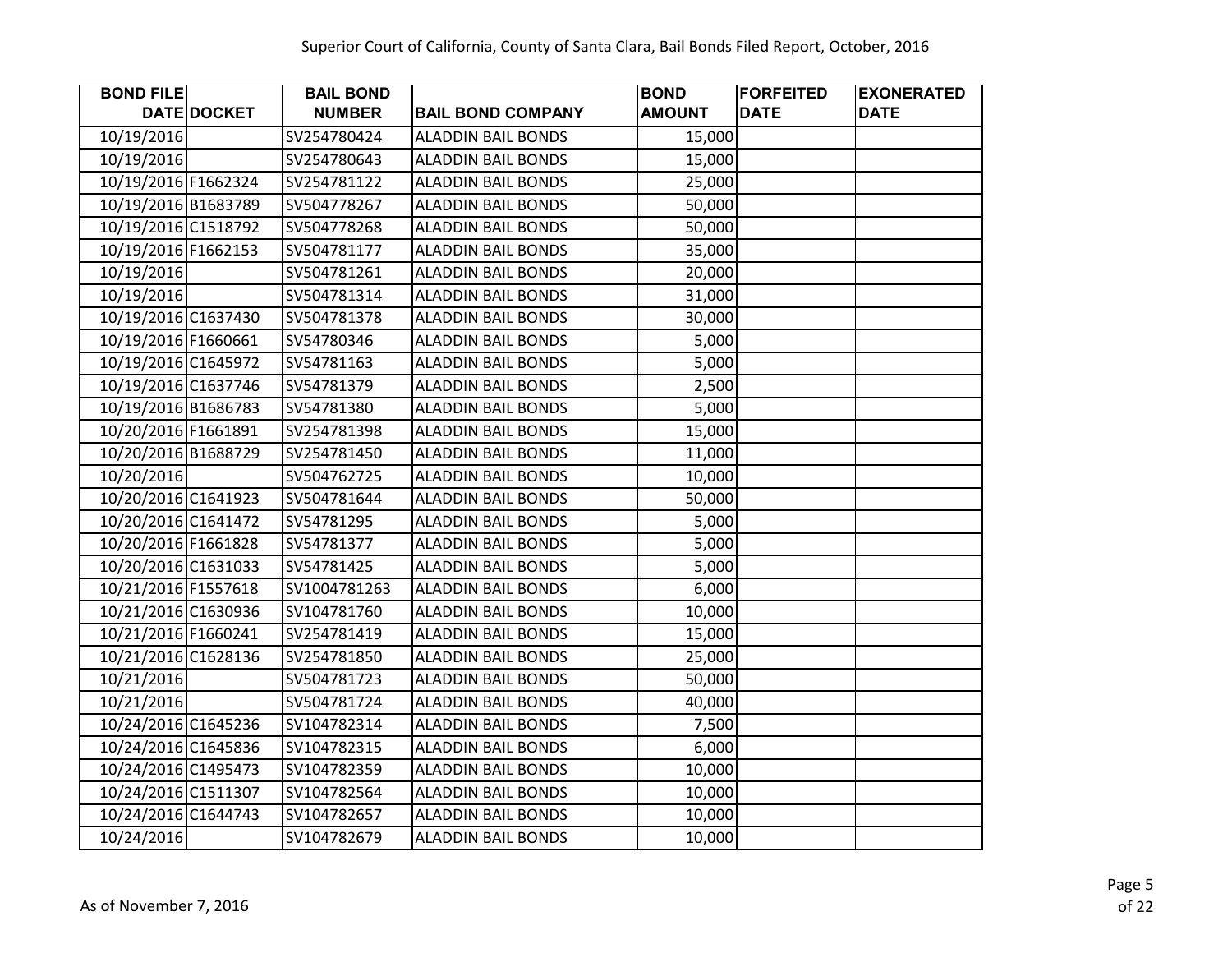| <b>BOND FILE</b>    |             | <b>BAIL BOND</b> |                           | <b>BOND</b>   | <b>FORFEITED</b> | <b>EXONERATED</b> |
|---------------------|-------------|------------------|---------------------------|---------------|------------------|-------------------|
|                     | DATE DOCKET | <b>NUMBER</b>    | <b>BAIL BOND COMPANY</b>  | <b>AMOUNT</b> | <b>DATE</b>      | <b>DATE</b>       |
| 10/24/2016          |             | SV104782707      | <b>ALADDIN BAIL BONDS</b> | 10,000        |                  |                   |
| 10/24/2016 C1645801 |             | SV20004781816    | <b>ALADDIN BAIL BONDS</b> | 2,000,000     |                  |                   |
| 10/24/2016          |             | SV254775253      | <b>ALADDIN BAIL BONDS</b> | 25,000        |                  |                   |
| 10/24/2016          |             | SV254781775      | <b>ALADDIN BAIL BONDS</b> | 25,000        |                  |                   |
| 10/24/2016 B1688026 |             | SV254781872      | <b>ALADDIN BAIL BONDS</b> | 17,000        |                  |                   |
| 10/24/2016 C1645357 |             | SV254781949      | <b>ALADDIN BAIL BONDS</b> | 15,000        |                  |                   |
| 10/24/2016          |             | SV254781969      | <b>ALADDIN BAIL BONDS</b> | 15,000        |                  |                   |
| 10/24/2016          |             | SV254782029      | <b>ALADDIN BAIL BONDS</b> | 20,000        |                  |                   |
| 10/24/2016 C1642780 |             | SV254782201      | <b>ALADDIN BAIL BONDS</b> | 25,000        |                  |                   |
| 10/24/2016 C1640496 |             | SV254782484      | <b>ALADDIN BAIL BONDS</b> | 10,000        |                  |                   |
| 10/24/2016          |             | SV254782591      | <b>ALADDIN BAIL BONDS</b> | 25,000        |                  |                   |
| 10/24/2016 C1642652 |             | SV504781891      | <b>ALADDIN BAIL BONDS</b> | 50,000        |                  |                   |
| 10/24/2016 B1685705 |             | SV504782374      | <b>ALADDIN BAIL BONDS</b> | 35,000        |                  |                   |
| 10/24/2016 C1647896 |             | SV504782409      | <b>ALADDIN BAIL BONDS</b> | 50,000        |                  |                   |
| 10/24/2016 B1476217 |             | SV54781894       | <b>ALADDIN BAIL BONDS</b> | 5,000         |                  |                   |
| 10/25/2016 F1660942 |             | SV104781918      | <b>ALADDIN BAIL BONDS</b> | 10,000        |                  |                   |
| 10/25/2016          |             | SV104782931      | <b>ALADDIN BAIL BONDS</b> | 10,000        |                  |                   |
| 10/25/2016          |             | SV104782943      | <b>ALADDIN BAIL BONDS</b> | 10,000        |                  |                   |
| 10/26/2016          |             | SV1004782935     | <b>ALADDIN BAIL BONDS</b> | 62,000        |                  |                   |
| 10/26/2016 C1646275 |             | SV54778799       | <b>ALADDIN BAIL BONDS</b> | 5,000         |                  |                   |
| 10/26/2016 C1520341 |             | SV54781013       | <b>ALADDIN BAIL BONDS</b> | 5,000         |                  |                   |
| 10/26/2016 C1509849 |             | SV54781250       | <b>ALADDIN BAIL BONDS</b> | 5,000         |                  |                   |
| 10/26/2016 C1648395 |             | SV54783041       | <b>ALADDIN BAIL BONDS</b> | 5,000         |                  |                   |
| 10/27/2016 C1644832 |             | SV104782140      | <b>ALADDIN BAIL BONDS</b> | 5,000         |                  |                   |
| 10/27/2016 C1644296 |             | SV104782877      | <b>ALADDIN BAIL BONDS</b> | 10,000        |                  |                   |
| 10/27/2016 B1686012 |             | SV104783353      | <b>ALADDIN BAIL BONDS</b> | 10,000        |                  |                   |
| 10/27/2016 C1478809 |             | SV104783422      | <b>ALADDIN BAIL BONDS</b> | 10,000        |                  |                   |
| 10/27/2016 C1643202 |             | SV254781867      | <b>ALADDIN BAIL BONDS</b> | 25,000        |                  |                   |
| 10/27/2016 C1649361 |             | SV254783421      | <b>ALADDIN BAIL BONDS</b> | 11,000        |                  |                   |
| 10/27/2016 C1644706 |             | SV54783290       | <b>ALADDIN BAIL BONDS</b> | 5,000         |                  |                   |
| 10/28/2016 B1688300 |             | SV104783473      | <b>ALADDIN BAIL BONDS</b> | 10,000        |                  |                   |
| 10/28/2016 C1646640 |             | SV254782395      | <b>ALADDIN BAIL BONDS</b> | 25,000        |                  |                   |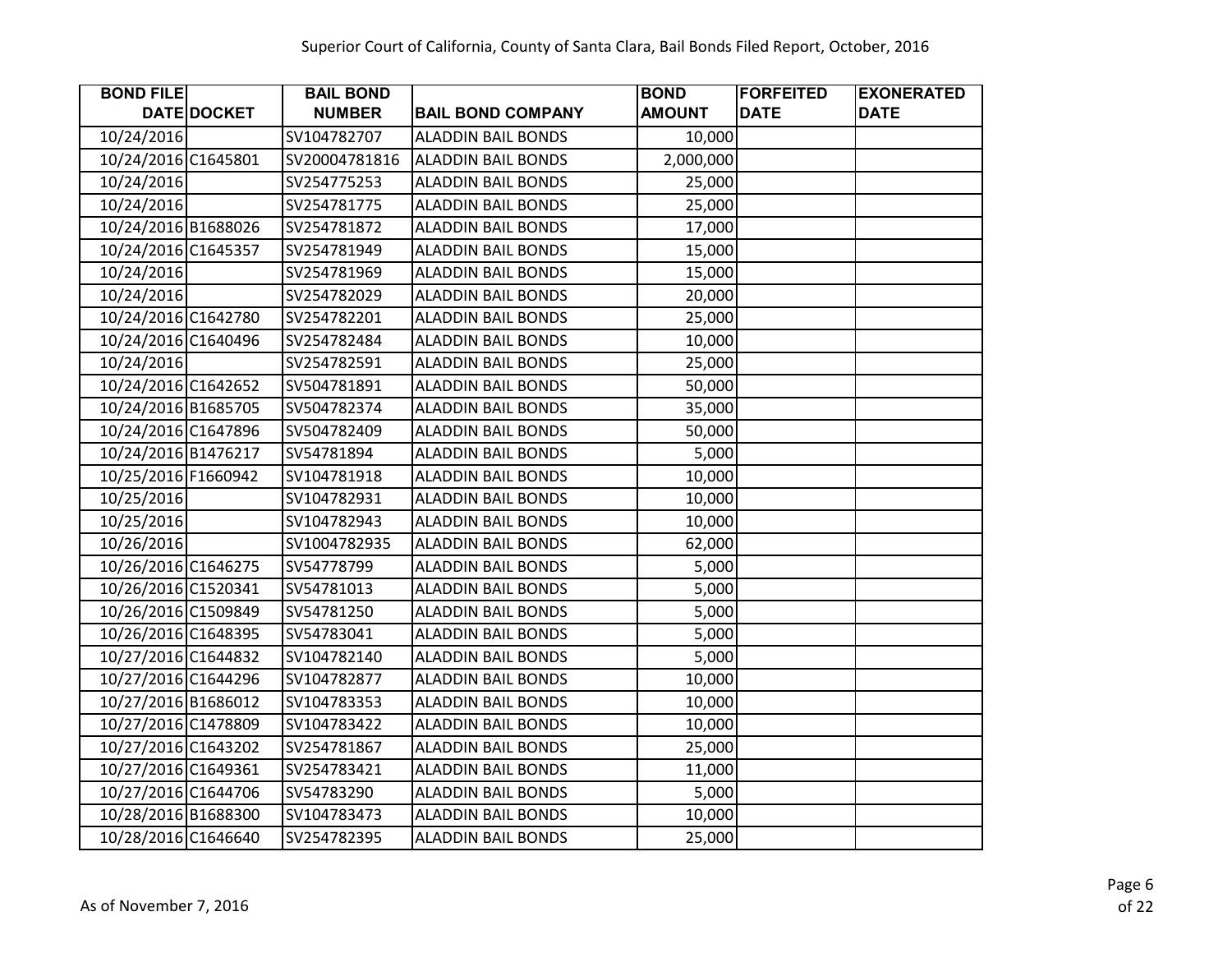| <b>BOND FILE</b>    |                    | <b>BAIL BOND</b> |                               | <b>BOND</b>   | <b>FORFEITED</b> | <b>EXONERATED</b> |
|---------------------|--------------------|------------------|-------------------------------|---------------|------------------|-------------------|
|                     | DATE DOCKET        | <b>NUMBER</b>    | <b>BAIL BOND COMPANY</b>      | <b>AMOUNT</b> | <b>DATE</b>      | <b>DATE</b>       |
| 10/28/2016 C1641770 |                    | SV254782903      | <b>ALADDIN BAIL BONDS</b>     | 25,000        |                  |                   |
| 10/28/2016          |                    | SV254783464      | <b>ALADDIN BAIL BONDS</b>     | 20,000        |                  |                   |
| 10/28/2016          |                    | SV254783594      | <b>ALADDIN BAIL BONDS</b>     | 25,000        |                  |                   |
| 10/28/2016 C1649341 |                    | SV504783516      | <b>ALADDIN BAIL BONDS</b>     | 50,000        |                  |                   |
| 10/28/2016 C1197531 |                    | SV54782656       | <b>ALADDIN BAIL BONDS</b>     | 2,000         |                  |                   |
| 10/31/2016 C1648829 |                    | SV1004783201     | <b>ALADDIN BAIL BONDS</b>     | 58,000        |                  |                   |
| 10/31/2016 B1685018 |                    | SV104783528      | <b>ALADDIN BAIL BONDS</b>     | 10,000        |                  |                   |
| 10/31/2016          |                    | SV104783667      | <b>ALADDIN BAIL BONDS</b>     | 10,000        |                  |                   |
| 10/31/2016 B1686208 |                    | SV254783197      | <b>ALADDIN BAIL BONDS</b>     | 12,000        |                  |                   |
| 10/31/2016 C1641778 |                    | SV254783813      | <b>ALADDIN BAIL BONDS</b>     | 20,000        |                  |                   |
| 10/31/2016          |                    | SV254784088      | <b>ALADDIN BAIL BONDS</b>     | 13,000        |                  |                   |
| 10/31/2016          |                    | SV254784144      | <b>ALADDIN BAIL BONDS</b>     | 25,000        |                  |                   |
| 10/31/2016          |                    | SV254784273      | <b>ALADDIN BAIL BONDS</b>     | 25,000        |                  |                   |
| 10/31/2016          |                    | SV254784275      | <b>ALADDIN BAIL BONDS</b>     | 20,000        |                  |                   |
| 10/31/2016          |                    | SV254784316      | <b>ALADDIN BAIL BONDS</b>     | 25,000        |                  |                   |
| 10/31/2016          |                    | SV254784382      | <b>ALADDIN BAIL BONDS</b>     | 25,000        |                  |                   |
| 10/31/2016 B1687088 |                    | SV504783326      | <b>ALADDIN BAIL BONDS</b>     | 35,000        |                  |                   |
| 10/31/2016          |                    | SV504784251      | <b>ALADDIN BAIL BONDS</b>     | 32,000        |                  |                   |
| 10/31/2016          |                    | SV54783051       | <b>ALADDIN BAIL BONDS</b>     | 5,000         |                  |                   |
| 10/31/2016 C1649375 |                    | SV54783957       | <b>ALADDIN BAIL BONDS</b>     | 2,500         |                  |                   |
| 10/31/2016 C1637272 |                    | SV54784266       | <b>ALADDIN BAIL BONDS</b>     | 5,000         |                  |                   |
| 10/11/2016          |                    | AS25254593       | ALICE CORTEZ BAIL BONDS       | 15,000        |                  |                   |
| 10/11/2016 F1661736 |                    | AS51103855       | ALICE CORTEZ BAIL BONDS       | 5,000         |                  |                   |
| 10/11/2016 F1661641 |                    | AS51108974       | ALICE CORTEZ BAIL BONDS       | 5,000         |                  |                   |
|                     | 10/3/2016 F1661968 |                  | 5113399161 ALL PRO BAIL BONDS | 10,000        | 10/3/2016        |                   |
|                     | 10/3/2016 C1647667 |                  | 5113418998 ALL PRO BAIL BONDS | 10,000        |                  |                   |
|                     | 10/3/2016 C1644339 |                  | 5113419007 ALL PRO BAIL BONDS | 10,000        |                  |                   |
|                     | 10/3/2016 B1685690 |                  | 5113420072 ALL PRO BAIL BONDS | 10,000        | 11/2/2016        |                   |
| 10/3/2016           |                    |                  | 5250041947 ALL PRO BAIL BONDS | 200,000       |                  |                   |
|                     | 10/3/2016 B1472271 |                  | 5272737516 ALL PRO BAIL BONDS | 30,000        |                  | 10/31/2016        |
| 10/3/2016           |                    |                  | 5272763139 ALL PRO BAIL BONDS | 26,000        |                  |                   |
| 10/3/2016           |                    |                  | 5272780637 ALL PRO BAIL BONDS | 25,000        |                  |                   |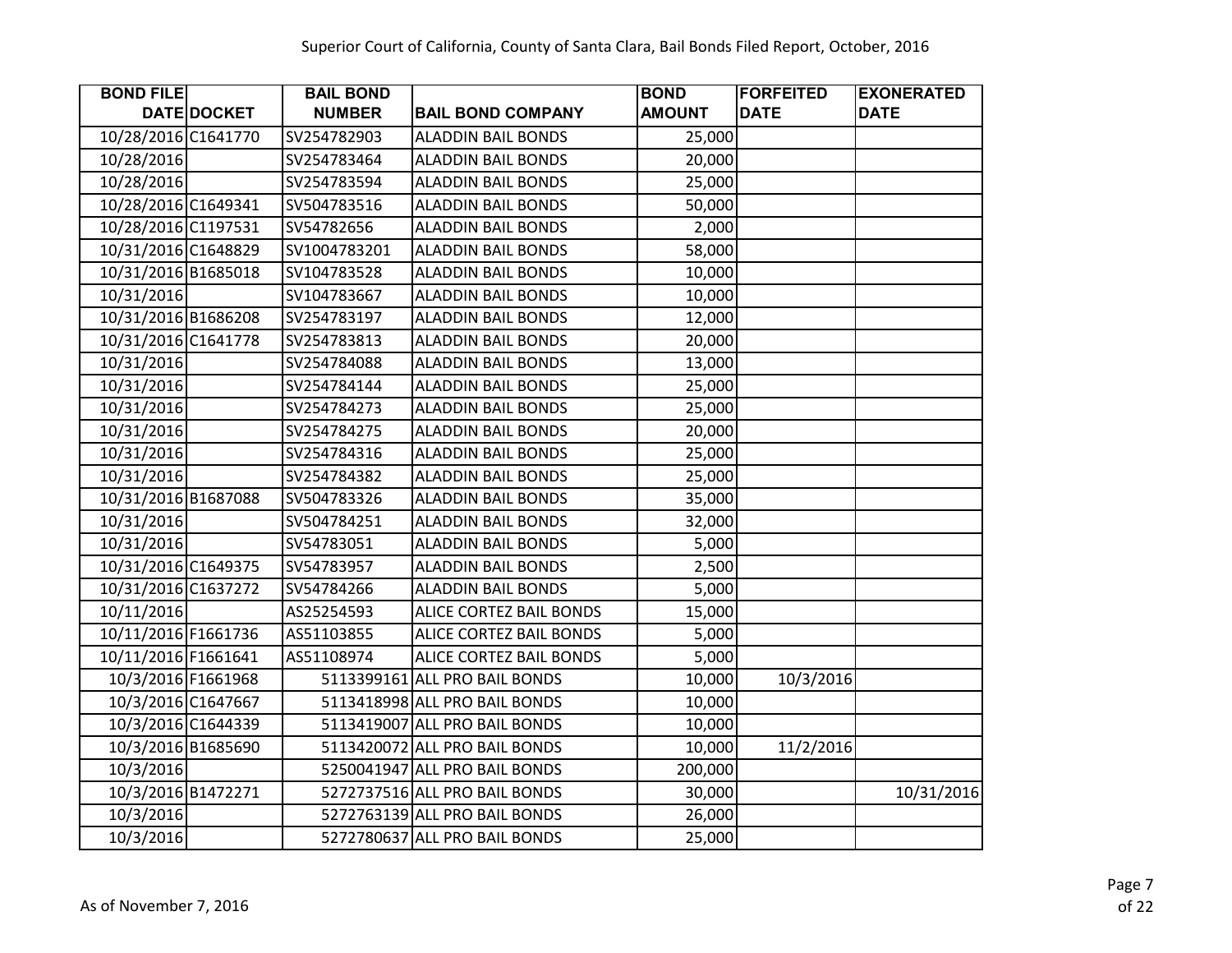| <b>BOND FILE</b>    |                    | <b>BAIL BOND</b> |                               | <b>BOND</b>   | <b>FORFEITED</b> | <b>EXONERATED</b> |
|---------------------|--------------------|------------------|-------------------------------|---------------|------------------|-------------------|
|                     | DATE DOCKET        | <b>NUMBER</b>    | <b>BAIL BOND COMPANY</b>      | <b>AMOUNT</b> | <b>DATE</b>      | <b>DATE</b>       |
| 10/3/2016           |                    |                  | 5272780640 ALL PRO BAIL BONDS | 15,000        |                  |                   |
|                     | 10/3/2016 B1688777 |                  | 5272780679 ALL PRO BAIL BONDS | 25,000        |                  |                   |
| 10/3/2016           |                    |                  | 5272780682 ALL PRO BAIL BONDS | 25,000        |                  |                   |
| 10/3/2016           |                    |                  | 5272780695 ALL PRO BAIL BONDS | 13,000        |                  |                   |
| 10/3/2016           |                    |                  | 5272780707 ALL PRO BAIL BONDS | 25,000        |                  |                   |
|                     | 10/3/2016 C1637191 |                  | 5551644904 ALL PRO BAIL BONDS | 50,000        |                  |                   |
|                     | 10/4/2016 B1688754 |                  | 5105587549 ALL PRO BAIL BONDS | 75,000        |                  |                   |
|                     | 10/4/2016 B1686842 |                  | 5113398982 ALL PRO BAIL BONDS | 10,000        | 11/2/2016        |                   |
| 10/4/2016 F1661758  |                    |                  | 5113418972 ALL PRO BAIL BONDS | 5,000         | 11/1/2016        |                   |
|                     | 10/4/2016 B1688506 |                  | 5272780653 ALL PRO BAIL BONDS | 15,000        |                  |                   |
|                     | 10/5/2016 C1491358 |                  | 5113398234 ALL PRO BAIL BONDS | 5,000         |                  |                   |
|                     | 10/5/2016 B1687890 |                  | 5113398979 ALL PRO BAIL BONDS | 10,000        |                  |                   |
|                     | 10/5/2016 C1519015 |                  | 5113418899 ALL PRO BAIL BONDS | 5,000         |                  |                   |
|                     | 10/5/2016 C1510627 |                  | 5113418901 ALL PRO BAIL BONDS | 10,000        |                  |                   |
|                     | 10/5/2016 C1637539 |                  | 5113418914 ALL PRO BAIL BONDS | 500           |                  |                   |
|                     | 10/5/2016 F1558082 |                  | 5113418930 ALL PRO BAIL BONDS | 10,000        |                  |                   |
|                     | 10/5/2016 C1645999 |                  | 5272758773 ALL PRO BAIL BONDS | 5,000         |                  |                   |
|                     | 10/5/2016 C1644260 |                  | 5272763043 ALL PRO BAIL BONDS | 25,000        |                  |                   |
|                     | 10/5/2016 F1662012 |                  | 5272780624 ALL PRO BAIL BONDS | 25,000        |                  | 10/14/2016        |
|                     | 10/5/2016 C1638484 |                  | 5551676417 ALL PRO BAIL BONDS | 35,000        |                  |                   |
|                     | 10/6/2016 F1661768 |                  | 5272749629 ALL PRO BAIL BONDS | 20,000        |                  |                   |
| 10/6/2016           |                    |                  | 5272780583 ALL PRO BAIL BONDS | 25,000        |                  |                   |
|                     | 10/6/2016 C1648276 |                  | 5551676376 ALL PRO BAIL BONDS | 50,000        |                  |                   |
|                     | 10/6/2016 F1662001 |                  | 5551676392 ALL PRO BAIL BONDS | 50,000        | 10/7/2016        |                   |
|                     | 10/7/2016 B1685652 |                  | 5113398940 ALL PRO BAIL BONDS | 10,000        |                  | 11/4/2016         |
|                     | 10/7/2016 B1687782 |                  | 5113418927 ALL PRO BAIL BONDS | 5,000         |                  |                   |
|                     | 10/7/2016 C1366539 |                  | 5272749096 ALL PRO BAIL BONDS | 20,000        |                  |                   |
|                     | 10/7/2016 B1687788 |                  | 5272780567 ALL PRO BAIL BONDS | 25,000        |                  | 10/13/2016        |
| 10/11/2016 C1639471 |                    |                  | 5105631442 ALL PRO BAIL BONDS | 75,000        |                  |                   |
| 10/11/2016          |                    |                  | 5113418844 ALL PRO BAIL BONDS | 10,000        |                  |                   |
| 10/11/2016 C1644021 |                    |                  | 5113418860 ALL PRO BAIL BONDS | 10,000        |                  |                   |
| 10/11/2016          |                    |                  | 5113418943 ALL PRO BAIL BONDS | 10,000        |                  |                   |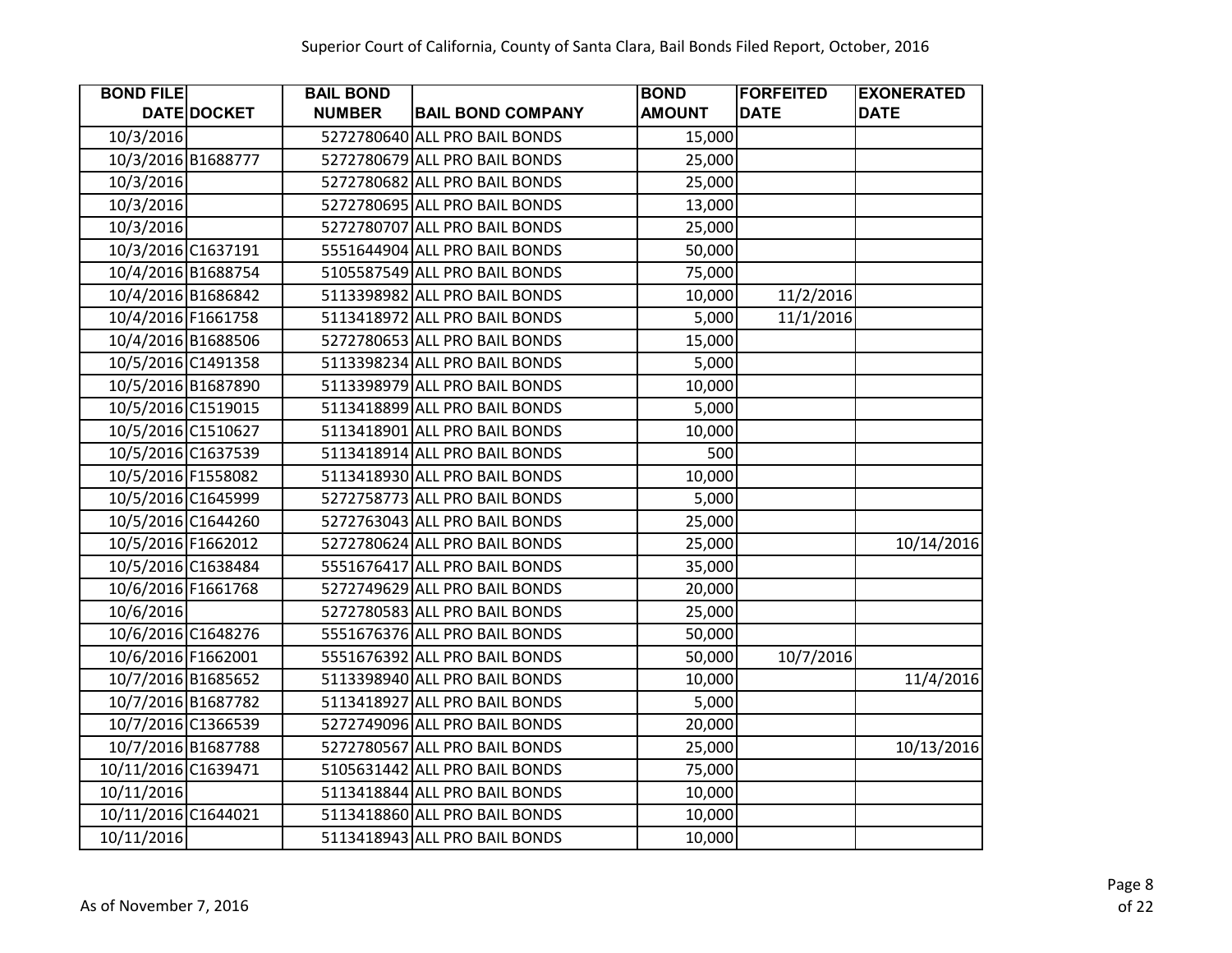| <b>BOND FILE</b>    |             | <b>BAIL BOND</b> |                               | <b>BOND</b>   | <b>FORFEITED</b> | <b>EXONERATED</b> |
|---------------------|-------------|------------------|-------------------------------|---------------|------------------|-------------------|
|                     | DATE DOCKET | <b>NUMBER</b>    | <b>BAIL BOND COMPANY</b>      | <b>AMOUNT</b> | <b>DATE</b>      | <b>DATE</b>       |
| 10/11/2016 C1483060 |             |                  | 5113421040 ALL PRO BAIL BONDS | 10,000        |                  |                   |
| 10/11/2016          |             |                  | 5272749632 ALL PRO BAIL BONDS | 15,000        |                  |                   |
| 10/11/2016 C1492721 |             |                  | 5272780541 ALL PRO BAIL BONDS | 20,000        |                  |                   |
| 10/11/2016 F1660857 |             |                  | 5551477263 ALL PRO BAIL BONDS | 10,000        |                  |                   |
| 10/12/2016 C1647956 |             |                  | 5113399116 ALL PRO BAIL BONDS | 2,000         |                  |                   |
| 10/12/2016 B1688133 |             |                  | 5272749658 ALL PRO BAIL BONDS | 25,000        |                  |                   |
| 10/12/2016 B1686234 |             |                  | 5272780509 ALL PRO BAIL BONDS | 15,000        |                  |                   |
| 10/12/2016 B1686579 |             |                  | 5272780525 ALL PRO BAIL BONDS | 20,000        |                  |                   |
| 10/12/2016          |             |                  | 5551644917 ALL PRO BAIL BONDS | 55,000        |                  |                   |
| 10/13/2016 C1647316 |             |                  | 5272780512 ALL PRO BAIL BONDS | 25,000        |                  |                   |
| 10/13/2016          |             |                  | 5272780570 ALL PRO BAIL BONDS | 25,000        |                  |                   |
| 10/13/2016          |             |                  | 5551676420 ALL PRO BAIL BONDS | 50,000        |                  |                   |
| 10/14/2016 F1659419 |             |                  | 5113418831 ALL PRO BAIL BONDS | 10,000        |                  | 10/14/2016        |
| 10/14/2016 F1661779 |             |                  | 5113418956 ALL PRO BAIL BONDS | 5,000         |                  |                   |
| 10/14/2016 C1644620 |             |                  | 5113419036 ALL PRO BAIL BONDS | 5,000         |                  |                   |
| 10/14/2016 C1645431 |             |                  | 5272749645 ALL PRO BAIL BONDS | 15,000        |                  |                   |
| 10/14/2016 C1644289 |             |                  | 5272762567 ALL PRO BAIL BONDS | 15,000        |                  |                   |
| 10/14/2016 C1641109 |             |                  | 5272780554 ALL PRO BAIL BONDS | 15,000        |                  |                   |
| 10/14/2016 C1644720 |             |                  | 5551676433 ALL PRO BAIL BONDS | 30,000        |                  |                   |
| 10/17/2016 F1661823 |             |                  | 5113418480 ALL PRO BAIL BONDS | 5,000         |                  |                   |
| 10/17/2016 C1644304 |             |                  | 5113418505 ALL PRO BAIL BONDS | 3,000         | 11/1/2016        |                   |
| 10/18/2016          |             |                  | 5113418435 ALL PRO BAIL BONDS | 6,000         |                  |                   |
| 10/18/2016 C1513924 |             |                  | 5113418477 ALL PRO BAIL BONDS | 10,000        |                  |                   |
| 10/18/2016 C1516405 |             |                  | 5113418518 ALL PRO BAIL BONDS | 6,000         |                  |                   |
| 10/18/2016          |             |                  | 5113418857 ALL PRO BAIL BONDS | 6,000         |                  |                   |
| 10/18/2016 B1583388 |             |                  | 5272749661 ALL PRO BAIL BONDS | 25,000        |                  |                   |
| 10/18/2016          |             |                  | 5272749674 ALL PRO BAIL BONDS | 25,000        |                  |                   |
| 10/18/2016 B1581252 |             |                  | 5272762570 ALL PRO BAIL BONDS | 10,000        |                  |                   |
| 10/18/2016          |             |                  | 5272762608 ALL PRO BAIL BONDS | 16,000        |                  |                   |
| 10/18/2016          |             |                  | 5272762611 ALL PRO BAIL BONDS | 20,000        |                  |                   |
| 10/18/2016 C1648488 |             |                  | 5272762624 ALL PRO BAIL BONDS | 25,000        | 10/26/2016       |                   |
| 10/18/2016 C1517986 |             |                  | 5272780596 ALL PRO BAIL BONDS | 25,000        |                  |                   |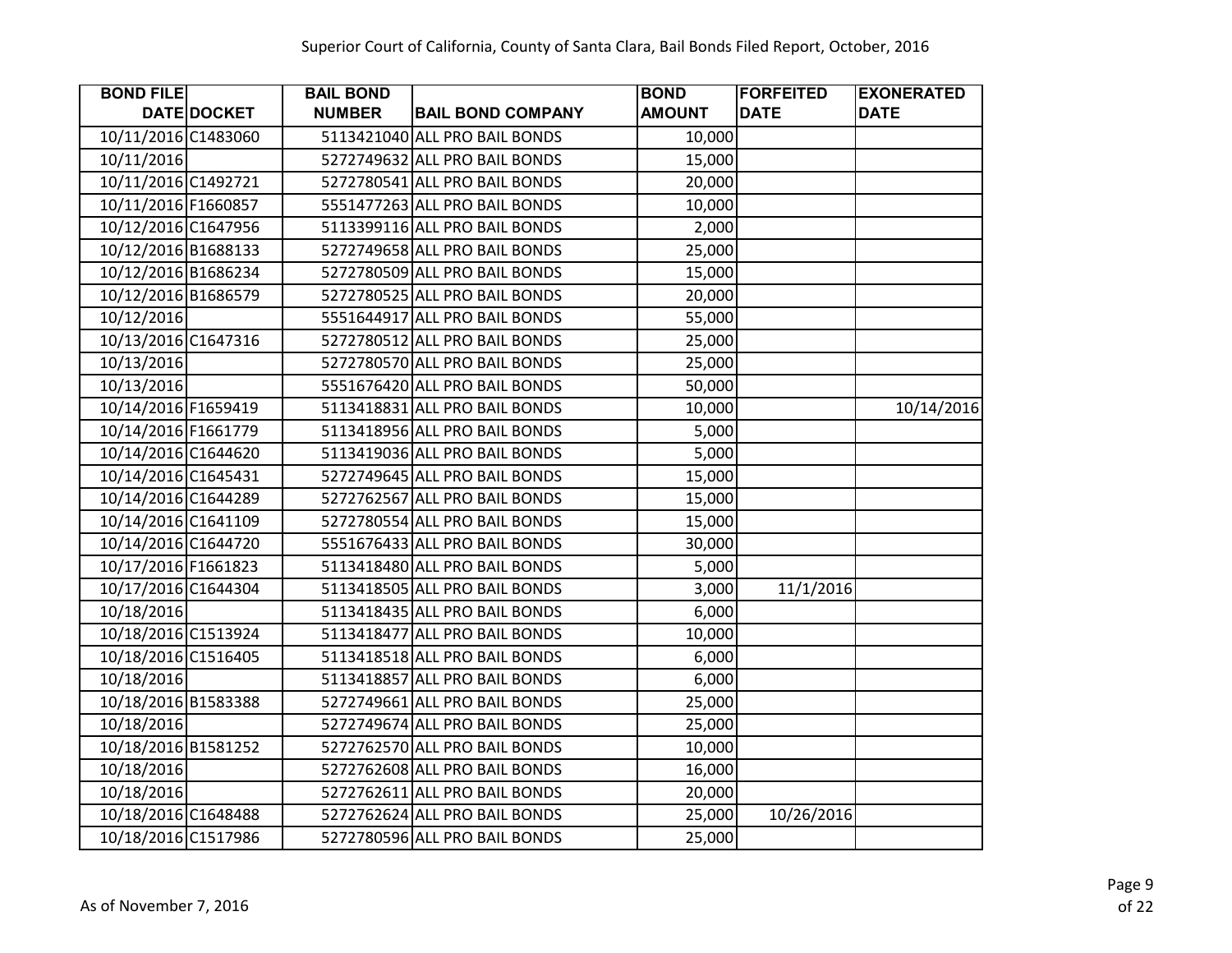| <b>BOND FILE</b>    |             | <b>BAIL BOND</b> |                                | <b>BOND</b>   | <b>FORFEITED</b> | <b>EXONERATED</b> |
|---------------------|-------------|------------------|--------------------------------|---------------|------------------|-------------------|
|                     | DATE DOCKET | <b>NUMBER</b>    | <b>BAIL BOND COMPANY</b>       | <b>AMOUNT</b> | <b>DATE</b>      | <b>DATE</b>       |
| 10/19/2016 C1644119 |             |                  | 5113418451 ALL PRO BAIL BONDS  | 5,000         |                  |                   |
| 10/19/2016 F1661704 |             |                  | 5113418493 ALL PRO BAIL BONDS  | 5,000         |                  |                   |
| 10/19/2016 C1235652 |             |                  | 5113449011 ALL PRO BAIL BONDS  | 5,000         |                  |                   |
| 10/19/2016 C1629175 |             |                  | 5113449024 ALL PRO BAIL BONDS  | 1,000         |                  |                   |
| 10/19/2016 C1647117 |             |                  | 5113449040 ALL PRO BAIL BONDS  | 5,000         |                  |                   |
| 10/19/2016 B1582697 |             |                  | 5272749294 ALL PRO BAIL BONDS  | 18,000        |                  |                   |
| 10/19/2016 C1628359 |             |                  | 5272762637 ALL PRO BAIL BONDS  | 25,000        |                  |                   |
| 10/19/2016          |             |                  | 5272762653 ALL PRO BAIL BONDS  | 25,000        |                  |                   |
| 10/19/2016          |             |                  | 5551626904 ALL PRO BAIL BONDS  | 40,000        |                  |                   |
| 10/19/2016          |             |                  | 51134118448 ALL PRO BAIL BONDS | 10,000        |                  |                   |
| 10/20/2016 F1661824 |             |                  | 5113418521 ALL PRO BAIL BONDS  | 5,000         |                  | 10/20/2016        |
| 10/20/2016 B1577735 |             |                  | 5113449037 ALL PRO BAIL BONDS  | 5,000         |                  |                   |
| 10/20/2016          |             |                  | 5551676350 ALL PRO BAIL BONDS  | 35,000        |                  |                   |
| 10/21/2016 B1687539 |             |                  | 5113418547 ALL PRO BAIL BONDS  | 10,000        |                  |                   |
| 10/21/2016 C1648714 |             |                  | 5272762640 ALL PRO BAIL BONDS  | 25,000        |                  |                   |
| 10/21/2016          |             |                  | 5272803941 ALL PRO BAIL BONDS  | 15,000        |                  |                   |
| 10/24/2016 C1642834 |             |                  | 5113418604 ALL PRO BAIL BONDS  | 10,000        |                  |                   |
| 10/24/2016 B1688726 |             |                  | 5113418617 ALL PRO BAIL BONDS  | 5,000         |                  |                   |
| 10/24/2016 C1644898 |             |                  | 5113418620 ALL PRO BAIL BONDS  | 5,000         |                  |                   |
| 10/24/2016          |             |                  | 5113418802 ALL PRO BAIL BONDS  | 10,000        |                  |                   |
| 10/24/2016 B1688791 |             |                  | 5113418815 ALL PRO BAIL BONDS  | 10,000        |                  |                   |
| 10/24/2016 B1368651 |             |                  | 5113419049 ALL PRO BAIL BONDS  | 5,000         |                  |                   |
| 10/24/2016 F1660347 |             |                  | 5113448663 ALL PRO BAIL BONDS  | 6,000         |                  |                   |
| 10/24/2016 B1579018 |             |                  | 5113448676 ALL PRO BAIL BONDS  | 7,500         |                  |                   |
| 10/24/2016          |             |                  | 5272780398 ALL PRO BAIL BONDS  | 26,000        |                  |                   |
| 10/24/2016          |             |                  | 5272780400 ALL PRO BAIL BONDS  | 21,000        |                  |                   |
| 10/25/2016 C1637143 |             |                  | 5113418589 ALL PRO BAIL BONDS  | 10,000        |                  |                   |
| 10/25/2016 C1638731 |             |                  | 5113418592 ALL PRO BAIL BONDS  | 10,000        |                  |                   |
| 10/25/2016 C1637164 |             |                  | 5113418633 ALL PRO BAIL BONDS  | 10,000        |                  |                   |
| 10/25/2016 C1629761 |             |                  | 5113449053 ALL PRO BAIL BONDS  | 5,000         |                  |                   |
| 10/25/2016          |             |                  | 5551626933 ALL PRO BAIL BONDS  | 31,000        |                  |                   |
| 10/26/2016 C1632071 |             |                  | 5113420519 ALL PRO BAIL BONDS  | 10,000        |                  |                   |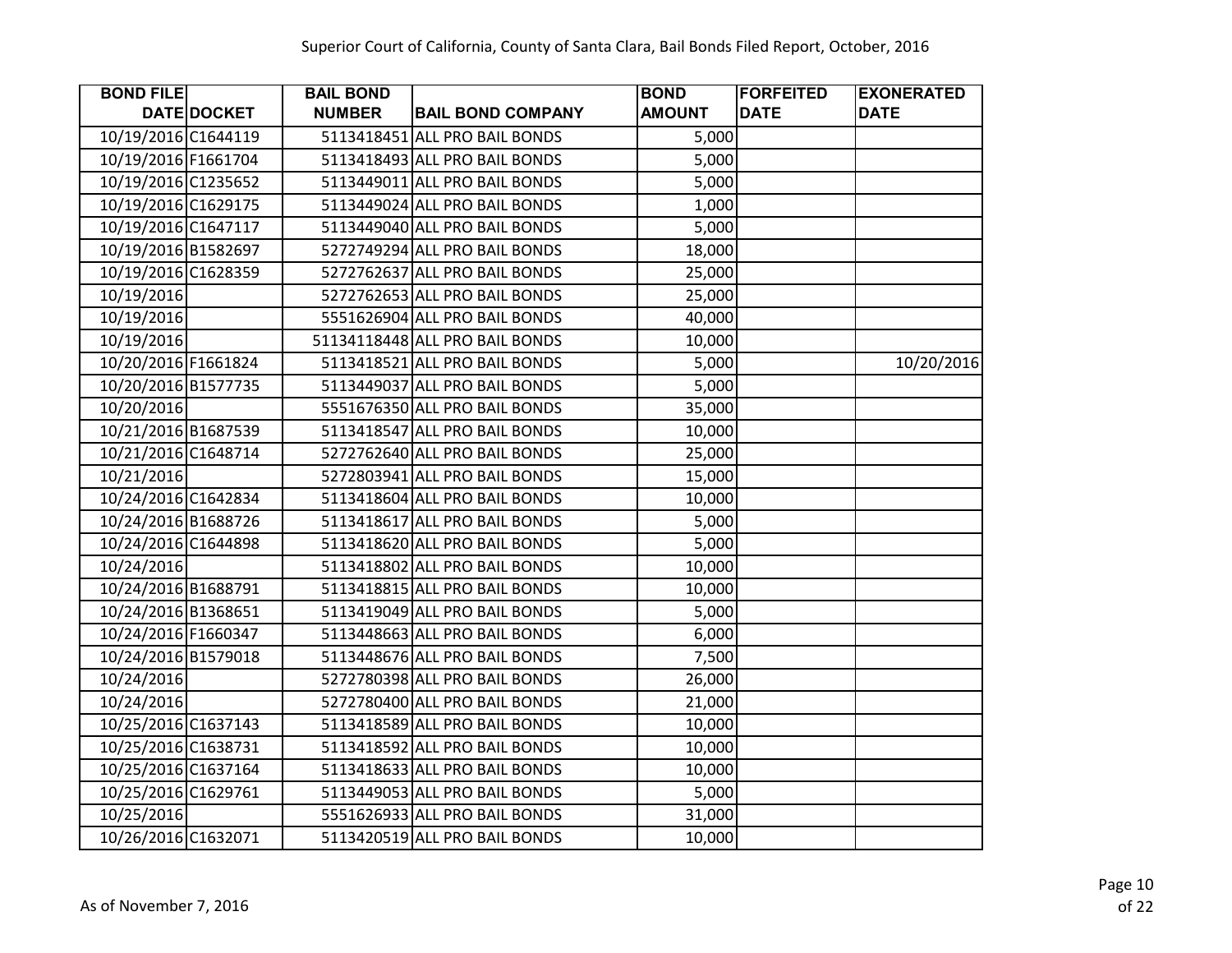| <b>BOND FILE</b>    |             | <b>BAIL BOND</b> |                               | <b>BOND</b>   | <b>FORFEITED</b> | <b>EXONERATED</b> |
|---------------------|-------------|------------------|-------------------------------|---------------|------------------|-------------------|
|                     | DATE DOCKET | <b>NUMBER</b>    | <b>BAIL BOND COMPANY</b>      | <b>AMOUNT</b> | <b>DATE</b>      | <b>DATE</b>       |
| 10/26/2016 C1643153 |             |                  | 5113420605 ALL PRO BAIL BONDS | 10,000        |                  |                   |
| 10/26/2016 C1520022 |             |                  | 5113425585 ALL PRO BAIL BONDS | 3,000         |                  |                   |
| 10/26/2016 F1244973 |             |                  | 5272762682 ALL PRO BAIL BONDS | 25,000        |                  |                   |
| 10/26/2016          |             |                  | 5272762695 ALL PRO BAIL BONDS | 25,000        |                  |                   |
| 10/26/2016          |             |                  | 5272780385 ALL PRO BAIL BONDS | 25,000        |                  |                   |
| 10/26/2016 C1511408 |             |                  | 5272782264 ALL PRO BAIL BONDS | 20,000        |                  |                   |
| 10/26/2016 F1660706 |             |                  | 5551626917 ALL PRO BAIL BONDS | 40,000        |                  |                   |
| 10/26/2016 F1558174 |             |                  | 5551676404 ALL PRO BAIL BONDS | 50,000        |                  |                   |
| 10/27/2016 B1686873 |             |                  | 5113418550 ALL PRO BAIL BONDS | 10,000        |                  |                   |
| 10/27/2016          |             |                  | 5113449066 ALL PRO BAIL BONDS | 5,000         |                  |                   |
| 10/27/2016 C1518314 |             |                  | 5113449079 ALL PRO BAIL BONDS | 5,000         |                  |                   |
| 10/27/2016          |             |                  | 5113449082 ALL PRO BAIL BONDS | 5,000         |                  |                   |
| 10/27/2016          |             |                  | 5272762679 ALL PRO BAIL BONDS | 21,000        |                  |                   |
| 10/27/2016 C1489221 |             |                  | 5272780413 ALL PRO BAIL BONDS | 25,000        |                  |                   |
| 10/28/2016 C1636215 |             |                  | 5113418828 ALL PRO BAIL BONDS | 3,000         |                  |                   |
| 10/28/2016 C1649058 |             |                  | 5113449095 ALL PRO BAIL BONDS | 3,000         |                  |                   |
| 10/28/2016 C1644398 |             |                  | 5272762666 ALL PRO BAIL BONDS | 25,000        |                  |                   |
| 10/28/2016 C1229540 |             |                  | 5272763311 ALL PRO BAIL BONDS | 15,000        |                  |                   |
| 10/28/2016 C1645786 |             |                  | 5272780426 ALL PRO BAIL BONDS | 25,000        |                  |                   |
| 10/28/2016          |             |                  | 5272780455 ALL PRO BAIL BONDS | 20,000        |                  |                   |
| 10/28/2016 C1629922 |             |                  | 5551677906 ALL PRO BAIL BONDS | 30,000        |                  |                   |
| 10/31/2016          |             |                  | 5113418563 ALL PRO BAIL BONDS | 2,000         |                  |                   |
| 10/31/2016          |             |                  | 5272762583 ALL PRO BAIL BONDS | 25,000        |                  |                   |
| 10/31/2016          |             |                  | 5272762596 ALL PRO BAIL BONDS | 25,000        |                  |                   |
| 10/31/2016          |             |                  | 5272780439 ALL PRO BAIL BONDS | 21,000        |                  |                   |
| 10/31/2016 C1649509 |             |                  | 5551626920 ALL PRO BAIL BONDS | 30,000        |                  |                   |
| 10/31/2016          |             |                  | 5551676347 ALL PRO BAIL BONDS | 41,000        |                  |                   |
| 10/31/2016          |             |                  | 5551676363 ALL PRO BAIL BONDS | 31,000        |                  |                   |
| 10/11/2016          |             | IS50K121822      | <b>AMIGO BAIL BONDS</b>       | 50,000        |                  |                   |
| 10/14/2016 C1648298 |             | IS50K121064      | <b>AMIGO BAIL BONDS</b>       | 10,000        |                  |                   |
| 10/24/2016          |             | IS50K121550      | AMIGO BAIL BONDS              | 31,000        |                  |                   |
| 10/25/2016          |             | IS50K121823      | <b>AMIGO BAIL BONDS</b>       | 10,000        |                  |                   |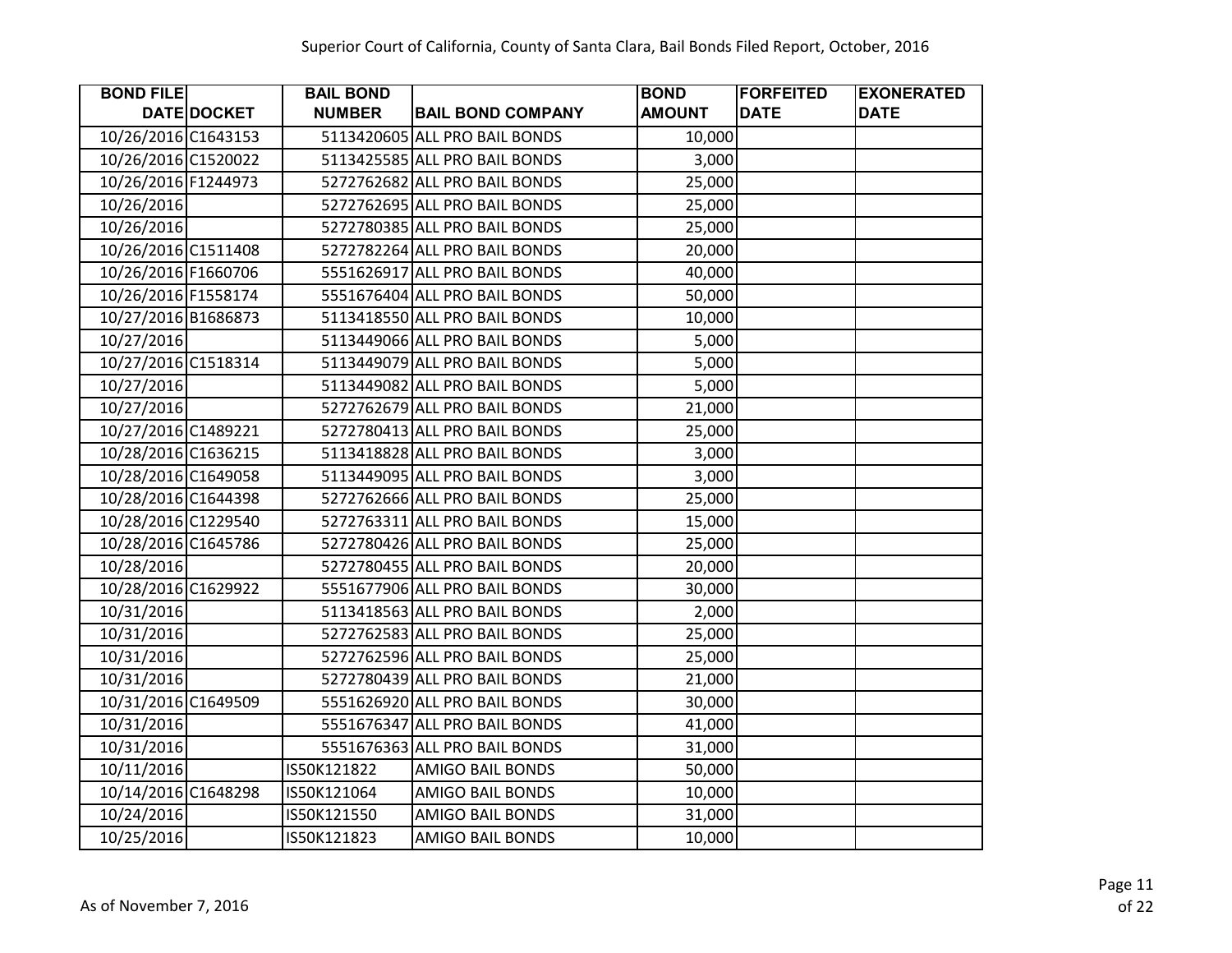| <b>BOND FILE</b>    |                    | <b>BAIL BOND</b> |                                | <b>BOND</b>   | <b>FORFEITED</b> | <b>EXONERATED</b> |
|---------------------|--------------------|------------------|--------------------------------|---------------|------------------|-------------------|
|                     | DATE DOCKET        | <b>NUMBER</b>    | <b>BAIL BOND COMPANY</b>       | <b>AMOUNT</b> | <b>DATE</b>      | <b>DATE</b>       |
| 10/26/2016 C1228212 |                    |                  | 5802930583 ATLANTIS BAIL BONDS | 5,000         |                  |                   |
| 10/3/2016 C1642825  |                    | T1050579691      | <b>BAD BOYS BAIL BONDS</b>     | 5,000         |                  |                   |
| 10/3/2016 C1527260  |                    | T1050579917      | <b>BAD BOYS BAIL BONDS</b>     | 10,000        |                  |                   |
| 10/3/2016 C1508703  |                    | T1050579918      | <b>BAD BOYS BAIL BONDS</b>     | 5,000         |                  |                   |
| 10/3/2016           |                    | T2550579718      | <b>BAD BOYS BAIL BONDS</b>     | 10,000        |                  |                   |
| 10/3/2016 C1644636  |                    | T2550579719      | <b>BAD BOYS BAIL BONDS</b>     | 25,000        |                  |                   |
|                     | 10/3/2016 C1644293 | T2550579721      | <b>BAD BOYS BAIL BONDS</b>     | 25,000        |                  |                   |
| 10/3/2016           |                    | T5050570994      | <b>BAD BOYS BAIL BONDS</b>     | 10,000        |                  |                   |
| 10/3/2016 B1688382  |                    | T5050579163      | <b>BAD BOYS BAIL BONDS</b>     | 50,000        |                  |                   |
| 10/3/2016 C1644977  |                    | T550578307       | <b>BAD BOYS BAIL BONDS</b>     | 5,000         |                  |                   |
| 10/3/2016 C1643512  |                    | T550578658       | <b>BAD BOYS BAIL BONDS</b>     | 5,000         |                  | 10/11/2016        |
| 10/3/2016 C1645092  |                    | T550579122       | <b>BAD BOYS BAIL BONDS</b>     | 5,000         |                  |                   |
| 10/3/2016           |                    | T7550581991      | <b>BAD BOYS BAIL BONDS</b>     | 75,000        |                  |                   |
| 10/4/2016 F1661767  |                    | T1050579916      | <b>BAD BOYS BAIL BONDS</b>     | 10,000        |                  |                   |
| 10/4/2016           |                    | T2550579717      | <b>BAD BOYS BAIL BONDS</b>     | 25,000        |                  |                   |
| 10/4/2016 B1688127  |                    | T2550579720      | <b>BAD BOYS BAIL BONDS</b>     | 20,000        |                  |                   |
| 10/4/2016           |                    | T2550582394      | <b>BAD BOYS BAIL BONDS</b>     | 25,000        |                  |                   |
| 10/4/2016           |                    | T5050579164      | <b>BAD BOYS BAIL BONDS</b>     | 25,000        |                  |                   |
| 10/5/2016           |                    | T1050582375      | <b>BAD BOYS BAIL BONDS</b>     | 10,000        |                  |                   |
| 10/5/2016 B1365052  |                    | T5050579162      | <b>BAD BOYS BAIL BONDS</b>     | 50,000        |                  |                   |
| 10/6/2016           |                    | T2550575681      | <b>BAD BOYS BAIL BONDS</b>     | 25,000        |                  |                   |
| 10/6/2016 C1633280  |                    | T5050582418      | <b>BAD BOYS BAIL BONDS</b>     | 50,000        |                  |                   |
| 10/7/2016 C1497404  |                    | T2550579266      | <b>BAD BOYS BAIL BONDS</b>     | 15,000        |                  |                   |
| 10/7/2016 C1644728  |                    | T2550579716      | <b>BAD BOYS BAIL BONDS</b>     | 20,000        |                  |                   |
| 10/7/2016 F1555426  |                    | T5050574418      | <b>BAD BOYS BAIL BONDS</b>     | 50,000        |                  | 10/28/2016        |
| 10/7/2016 C1511474  |                    | T5050579735      | <b>BAD BOYS BAIL BONDS</b>     | 35,000        |                  |                   |
|                     | 10/7/2016 B1688769 | T5050579958      | <b>BAD BOYS BAIL BONDS</b>     | 40,000        |                  |                   |
| 10/11/2016 F1661778 |                    | T1050582376      | <b>BAD BOYS BAIL BONDS</b>     | 10,000        |                  |                   |
| 10/11/2016 F1661668 |                    | T2550579715      | <b>BAD BOYS BAIL BONDS</b>     | 15,000        |                  |                   |
| 10/11/2016          |                    | T2550581970      | <b>BAD BOYS BAIL BONDS</b>     | 25,000        |                  |                   |
| 10/11/2016          |                    | T2550581972      | <b>BAD BOYS BAIL BONDS</b>     | 15,000        |                  |                   |
| 10/11/2016          |                    | T5050579734      | <b>BAD BOYS BAIL BONDS</b>     | 40,000        |                  |                   |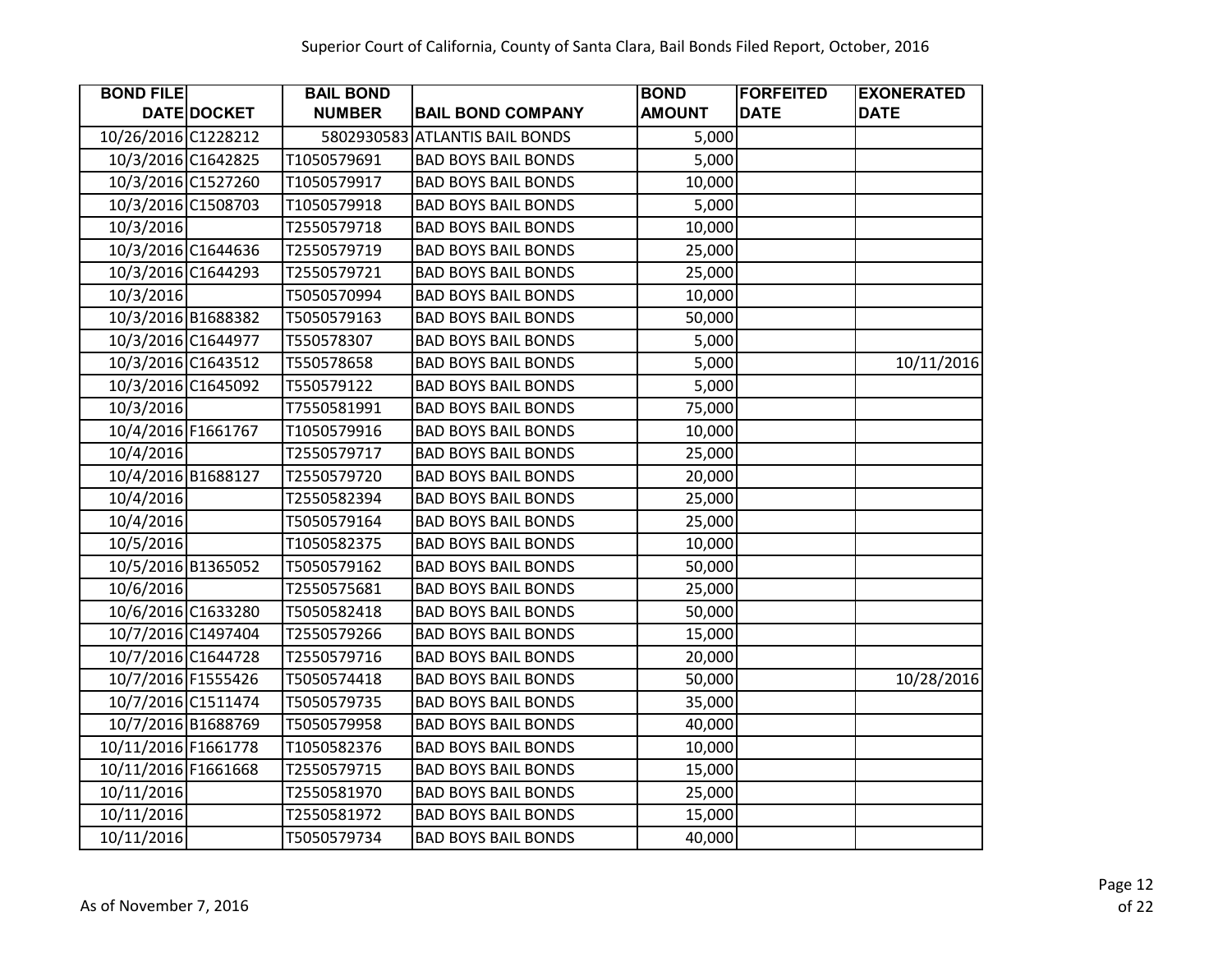| <b>BOND FILE</b>    |             | <b>BAIL BOND</b> |                            | <b>BOND</b>   | <b>FORFEITED</b> | <b>EXONERATED</b> |
|---------------------|-------------|------------------|----------------------------|---------------|------------------|-------------------|
|                     | DATE DOCKET | <b>NUMBER</b>    | <b>BAIL BOND COMPANY</b>   | <b>AMOUNT</b> | <b>DATE</b>      | <b>DATE</b>       |
| 10/11/2016 F1661780 |             | T550579683       | <b>BAD BOYS BAIL BONDS</b> | 5,000         |                  |                   |
| 10/12/2016 F1662238 |             | T2550581969      | <b>BAD BOYS BAIL BONDS</b> | 16,000        |                  |                   |
| 10/12/2016 B1687389 |             | T2550581971      | <b>BAD BOYS BAIL BONDS</b> | 20,000        |                  |                   |
| 10/18/2016 C1631160 |             | T1050581952      | <b>BAD BOYS BAIL BONDS</b> | 10,000        |                  |                   |
| 10/18/2016          |             | T1050582378      | <b>BAD BOYS BAIL BONDS</b> | 10,000        |                  |                   |
| 10/18/2016 C1646058 |             | T2550579714      | <b>BAD BOYS BAIL BONDS</b> | 20,000        |                  |                   |
| 10/18/2016          |             | T2550581968      | <b>BAD BOYS BAIL BONDS</b> | 25,000        |                  |                   |
| 10/18/2016          |             | T2550583010      | <b>BAD BOYS BAIL BONDS</b> | 16,000        |                  |                   |
| 10/18/2016 B1687230 |             | T2550583011      | <b>BAD BOYS BAIL BONDS</b> | 10,000        |                  |                   |
| 10/18/2016          |             | T2550583012      | <b>BAD BOYS BAIL BONDS</b> | 10,000        |                  |                   |
| 10/18/2016          |             | T2550583013      | <b>BAD BOYS BAIL BONDS</b> | 11,000        |                  |                   |
| 10/18/2016          |             | T2550583532      | <b>BAD BOYS BAIL BONDS</b> | 25,000        |                  |                   |
| 10/18/2016          |             | T5050566259      | <b>BAD BOYS BAIL BONDS</b> | 45,000        |                  |                   |
| 10/18/2016          |             | T5050581988      | <b>BAD BOYS BAIL BONDS</b> | 35,000        |                  |                   |
| 10/18/2016 C1648589 |             | T550579900       | <b>BAD BOYS BAIL BONDS</b> | 3,000         |                  |                   |
| 10/18/2016          |             | T7550583035      | <b>BAD BOYS BAIL BONDS</b> | 75,000        |                  |                   |
| 10/19/2016          |             | T1050581950      | <b>BAD BOYS BAIL BONDS</b> | 10,000        |                  |                   |
| 10/19/2016 C1647978 |             | T1050581951      | <b>BAD BOYS BAIL BONDS</b> | 10,000        |                  |                   |
| 10/19/2016          |             | T2550583531      | <b>BAD BOYS BAIL BONDS</b> | 15,000        |                  |                   |
| 10/19/2016 C1644633 |             | T5050579959      | <b>BAD BOYS BAIL BONDS</b> | 15,000        |                  |                   |
| 10/19/2016 C1644122 |             | T550579901       | <b>BAD BOYS BAIL BONDS</b> | 5,000         |                  |                   |
| 10/19/2016 F1662007 |             | T550581930       | <b>BAD BOYS BAIL BONDS</b> | 5,000         |                  |                   |
| 10/19/2016 C1645020 |             | T550581931       | <b>BAD BOYS BAIL BONDS</b> | 5,000         |                  |                   |
| 10/20/2016 C1644880 |             | T1050581949      | <b>BAD BOYS BAIL BONDS</b> | 5,000         |                  |                   |
| 10/20/2016 C1642892 |             | T1050581954      | <b>BAD BOYS BAIL BONDS</b> | 6,000         |                  |                   |
| 10/20/2016 C1648847 |             | T1M50575049      | <b>BAD BOYS BAIL BONDS</b> | 110,000       |                  |                   |
| 10/20/2016          |             | T2550583533      | <b>BAD BOYS BAIL BONDS</b> | 25,000        |                  |                   |
| 10/20/2016 C1508920 |             | T2550583535      | <b>BAD BOYS BAIL BONDS</b> | 15,000        |                  |                   |
| 10/20/2016 C1093119 |             | T5050581984      | <b>BAD BOYS BAIL BONDS</b> | 30,000        |                  |                   |
| 10/20/2016 C1647711 |             | T550581932       | <b>BAD BOYS BAIL BONDS</b> | 5,000         |                  |                   |
| 10/21/2016 B1583616 |             | T1050582996      | <b>BAD BOYS BAIL BONDS</b> | 7,000         |                  |                   |
| 10/21/2016          |             | T2550583534      | <b>BAD BOYS BAIL BONDS</b> | 25,000        |                  |                   |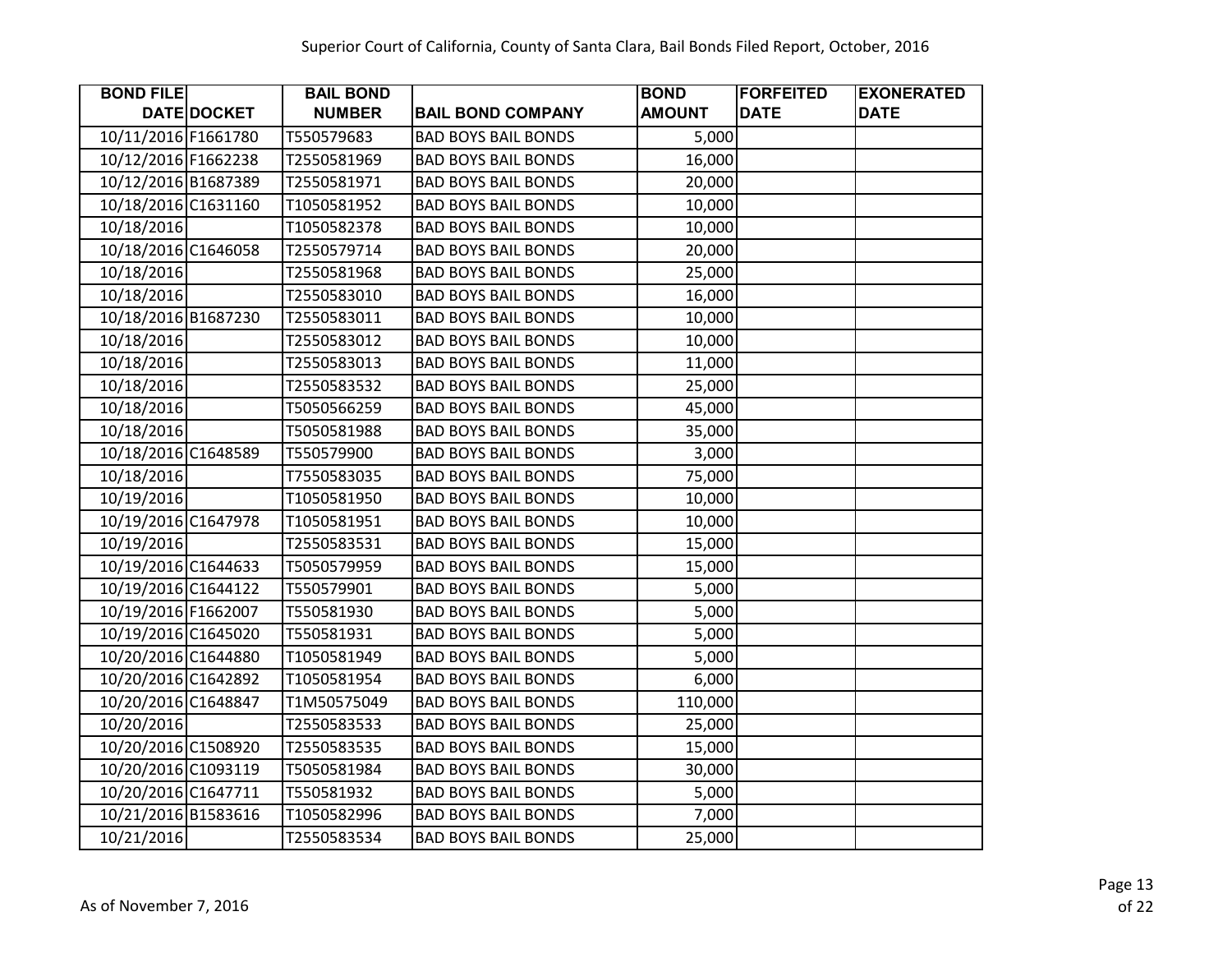| <b>BOND FILE</b>    |                    | <b>BAIL BOND</b> |                                | <b>BOND</b>   | <b>FORFEITED</b> | <b>EXONERATED</b> |
|---------------------|--------------------|------------------|--------------------------------|---------------|------------------|-------------------|
|                     | DATE DOCKET        | <b>NUMBER</b>    | <b>BAIL BOND COMPANY</b>       | <b>AMOUNT</b> | <b>DATE</b>      | <b>DATE</b>       |
| 10/24/2016          |                    | T2550585853      | <b>BAD BOYS BAIL BONDS</b>     | 16,000        |                  |                   |
| 10/24/2016          |                    | T5050581985      | <b>BAD BOYS BAIL BONDS</b>     | 50,000        |                  |                   |
| 10/24/2016          |                    | T5050581986      | <b>BAD BOYS BAIL BONDS</b>     | 46,000        |                  |                   |
| 10/24/2016          |                    | T5050581990      | <b>BAD BOYS BAIL BONDS</b>     | 30,000        |                  |                   |
| 10/24/2016          |                    | T550581935       | <b>BAD BOYS BAIL BONDS</b>     | 3,000         |                  |                   |
| 10/25/2016 C1525994 |                    | T1050581953      | <b>BAD BOYS BAIL BONDS</b>     | 5,000         |                  |                   |
| 10/25/2016 C1527368 |                    | T1050582993      | <b>BAD BOYS BAIL BONDS</b>     | 5,000         |                  |                   |
| 10/26/2016 F1660382 |                    | T1050582994      | <b>BAD BOYS BAIL BONDS</b>     | 6,000         |                  |                   |
| 10/26/2016 F1662014 |                    | T1050582997      | <b>BAD BOYS BAIL BONDS</b>     | 10,000        |                  |                   |
| 10/26/2016 C1632161 |                    | T1050586075      | <b>BAD BOYS BAIL BONDS</b>     | 10,000        |                  |                   |
| 10/26/2016 F1662022 |                    | T1050586077      | <b>BAD BOYS BAIL BONDS</b>     | 11,000        |                  |                   |
| 10/27/2016 B1686334 |                    | T1050582995      | <b>BAD BOYS BAIL BONDS</b>     | 6,000         |                  |                   |
| 10/27/2016 B1688828 |                    | T5050583027      | <b>BAD BOYS BAIL BONDS</b>     | 50,000        |                  |                   |
| 10/27/2016 C1638537 |                    | T5050586111      | <b>BAD BOYS BAIL BONDS</b>     | 30,000        |                  |                   |
| 10/28/2016 C1645816 |                    | T1050581955      | <b>BAD BOYS BAIL BONDS</b>     | 10,000        |                  |                   |
| 10/28/2016 F1661647 |                    | T2550579921      | <b>BAD BOYS BAIL BONDS</b>     | 7,500         |                  |                   |
| 10/28/2016          |                    | T2550586093      | <b>BAD BOYS BAIL BONDS</b>     | 25,000        |                  |                   |
| 10/28/2016          |                    | T5050570995      | <b>BAD BOYS BAIL BONDS</b>     | 30,000        |                  |                   |
| 10/28/2016 C1649150 |                    | T5050586112      | <b>BAD BOYS BAIL BONDS</b>     | 45,000        |                  |                   |
| 10/28/2016 C1508348 |                    | T5050586113      | <b>BAD BOYS BAIL BONDS</b>     | 30,000        |                  |                   |
| 10/31/2016          |                    | T2550583724      | <b>BAD BOYS BAIL BONDS</b>     | 25,000        |                  |                   |
| 10/31/2016          |                    | T2550586091      | <b>BAD BOYS BAIL BONDS</b>     | 15,000        |                  |                   |
| 10/31/2016          |                    | T2550586814      | <b>BAD BOYS BAIL BONDS</b>     | 25,000        |                  |                   |
| 10/31/2016 C1643503 |                    | T550582363       | <b>BAD BOYS BAIL BONDS</b>     | 5,000         |                  |                   |
| 10/31/2016 C1649517 |                    | T550582364       | <b>BAD BOYS BAIL BONDS</b>     | 1,000         | 10/31/2016       |                   |
| 10/27/2016 B1579545 |                    | S1102601195      | <b>BAIL BONDS MADE EASY</b>    | 8,000         |                  |                   |
|                     | 10/3/2016 C1628679 | AS100141225      | <b>BAIL HOTLINE BAIL BONDS</b> | 75,000        |                  |                   |
|                     | 10/3/2016 C1647870 | AS100141255      | <b>BAIL HOTLINE BAIL BONDS</b> | 46,000        |                  |                   |
|                     | 10/3/2016 C1645670 | AS100141256      | <b>BAIL HOTLINE BAIL BONDS</b> | 30,000        |                  |                   |
|                     | 10/3/2016 C1638202 | AS10014226       | <b>BAIL HOTLINE BAIL BONDS</b> | 60,000        |                  |                   |
| 10/3/2016           |                    | AS15469552       | <b>BAIL HOTLINE BAIL BONDS</b> | 10,000        |                  |                   |
|                     | 10/3/2016 C1527508 | AS51134639       | <b>BAIL HOTLINE BAIL BONDS</b> | 1,000         |                  |                   |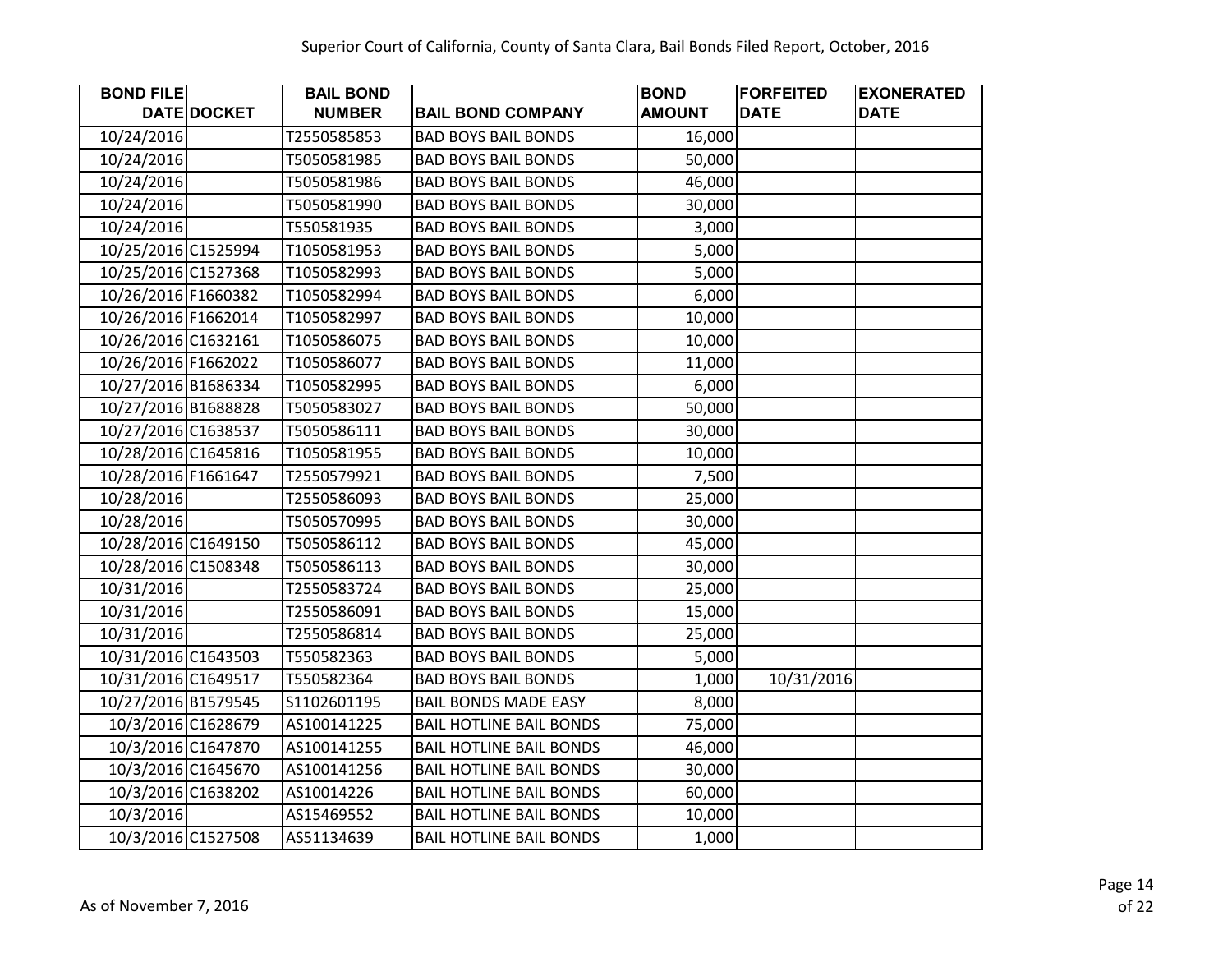| <b>BOND FILE</b>    |                    | <b>BAIL BOND</b> |                                | <b>BOND</b>   | <b>FORFEITED</b> | <b>EXONERATED</b> |
|---------------------|--------------------|------------------|--------------------------------|---------------|------------------|-------------------|
|                     | DATE DOCKET        | <b>NUMBER</b>    | <b>BAIL BOND COMPANY</b>       | <b>AMOUNT</b> | <b>DATE</b>      | <b>DATE</b>       |
|                     | 10/3/2016 C1643147 | AS51134640       | <b>BAIL HOTLINE BAIL BONDS</b> | 5,000         |                  |                   |
|                     | 10/4/2016 C1644023 | AS25262638       | <b>BAIL HOTLINE BAIL BONDS</b> | 10,000        |                  |                   |
| 10/4/2016           |                    | AS25262641       | <b>BAIL HOTLINE BAIL BONDS</b> | 16,000        |                  |                   |
|                     | 10/5/2016 C1641929 | AS100142871      | <b>BAIL HOTLINE BAIL BONDS</b> | 85,000        |                  |                   |
|                     | 10/6/2016 F1662045 | AS100142872      | <b>BAIL HOTLINE BAIL BONDS</b> | 55,000        |                  |                   |
|                     | 10/6/2016 C1646350 | AS150100008      | <b>BAIL HOTLINE BAIL BONDS</b> | 135,000       |                  |                   |
|                     | 10/6/2016 C1644314 | AS25259674       | <b>BAIL HOTLINE BAIL BONDS</b> | 20,000        |                  |                   |
|                     | 10/6/2016 C1644452 | AS25259676       | <b>BAIL HOTLINE BAIL BONDS</b> | 20,000        |                  |                   |
|                     | 10/6/2016 C1640527 | AS50194054       | <b>BAIL HOTLINE BAIL BONDS</b> | 41,000        | 10/17/2016       |                   |
|                     | 10/6/2016 C1527886 | AS51134638       | <b>BAIL HOTLINE BAIL BONDS</b> | 1,500         | 10/17/2016       |                   |
|                     | 10/7/2016 C1648250 | AS15465024       | <b>BAIL HOTLINE BAIL BONDS</b> | 10,000        |                  |                   |
|                     | 10/7/2016 C1637818 | AS50194055       | <b>BAIL HOTLINE BAIL BONDS</b> | 50,000        |                  |                   |
|                     | 10/7/2016 CC333365 | AS51134636       | <b>BAIL HOTLINE BAIL BONDS</b> | 5,000         |                  |                   |
| 10/11/2016 C1646340 |                    | AS100142873      | <b>BAIL HOTLINE BAIL BONDS</b> | 51,000        | 10/24/2016       |                   |
| 10/11/2016          |                    | AS15465026       | <b>BAIL HOTLINE BAIL BONDS</b> | 10,000        |                  |                   |
| 10/11/2016 C1512507 |                    | AS15465027       | <b>BAIL HOTLINE BAIL BONDS</b> | 10,000        |                  |                   |
| 10/11/2016 C1644374 |                    | AS15465028       | <b>BAIL HOTLINE BAIL BONDS</b> | 10,000        | 10/24/2016       |                   |
| 10/11/2016 C1473283 |                    | AS15465030       | <b>BAIL HOTLINE BAIL BONDS</b> | 6,000         |                  |                   |
| 10/11/2016 C1640357 |                    | AS25261981       | <b>BAIL HOTLINE BAIL BONDS</b> | 20,000        |                  |                   |
| 10/11/2016 C1638282 |                    | AS25261982       | <b>BAIL HOTLINE BAIL BONDS</b> | 20,000        |                  |                   |
| 10/11/2016          |                    | AS25262639       | <b>BAIL HOTLINE BAIL BONDS</b> | 15,000        |                  |                   |
| 10/11/2016          |                    | AS25262646       | <b>BAIL HOTLINE BAIL BONDS</b> | 5,000         |                  |                   |
| 10/11/2016 C1641002 |                    | AS25262648       | <b>BAIL HOTLINE BAIL BONDS</b> | 20,000        |                  |                   |
| 10/11/2016 C1512010 |                    | AS50193958       | <b>BAIL HOTLINE BAIL BONDS</b> | 50,000        | 10/21/2016       |                   |
| 10/11/2016 C1638295 |                    | AS50194056       | <b>BAIL HOTLINE BAIL BONDS</b> | 50,000        |                  |                   |
| 10/11/2016          |                    | AS50194057       | <b>BAIL HOTLINE BAIL BONDS</b> | 50,000        |                  |                   |
| 10/11/2016          |                    | AS50194060       | <b>BAIL HOTLINE BAIL BONDS</b> | 30,000        |                  |                   |
| 10/11/2016          |                    | AS51134637       | <b>BAIL HOTLINE BAIL BONDS</b> | 2,500         |                  |                   |
| 10/11/2016 F1660168 |                    | FCS251687750     | <b>BAIL HOTLINE BAIL BONDS</b> | 5,000         | 10/28/2016       |                   |
| 10/11/2016 F1347519 |                    | FCS251694804     | <b>BAIL HOTLINE BAIL BONDS</b> | 15,000        |                  |                   |
| 10/12/2016 C1648633 |                    | AS50195136       | <b>BAIL HOTLINE BAIL BONDS</b> | 45,000        |                  |                   |
| 10/12/2016 C1648482 |                    | AS50195245       | <b>BAIL HOTLINE BAIL BONDS</b> | 41,000        |                  |                   |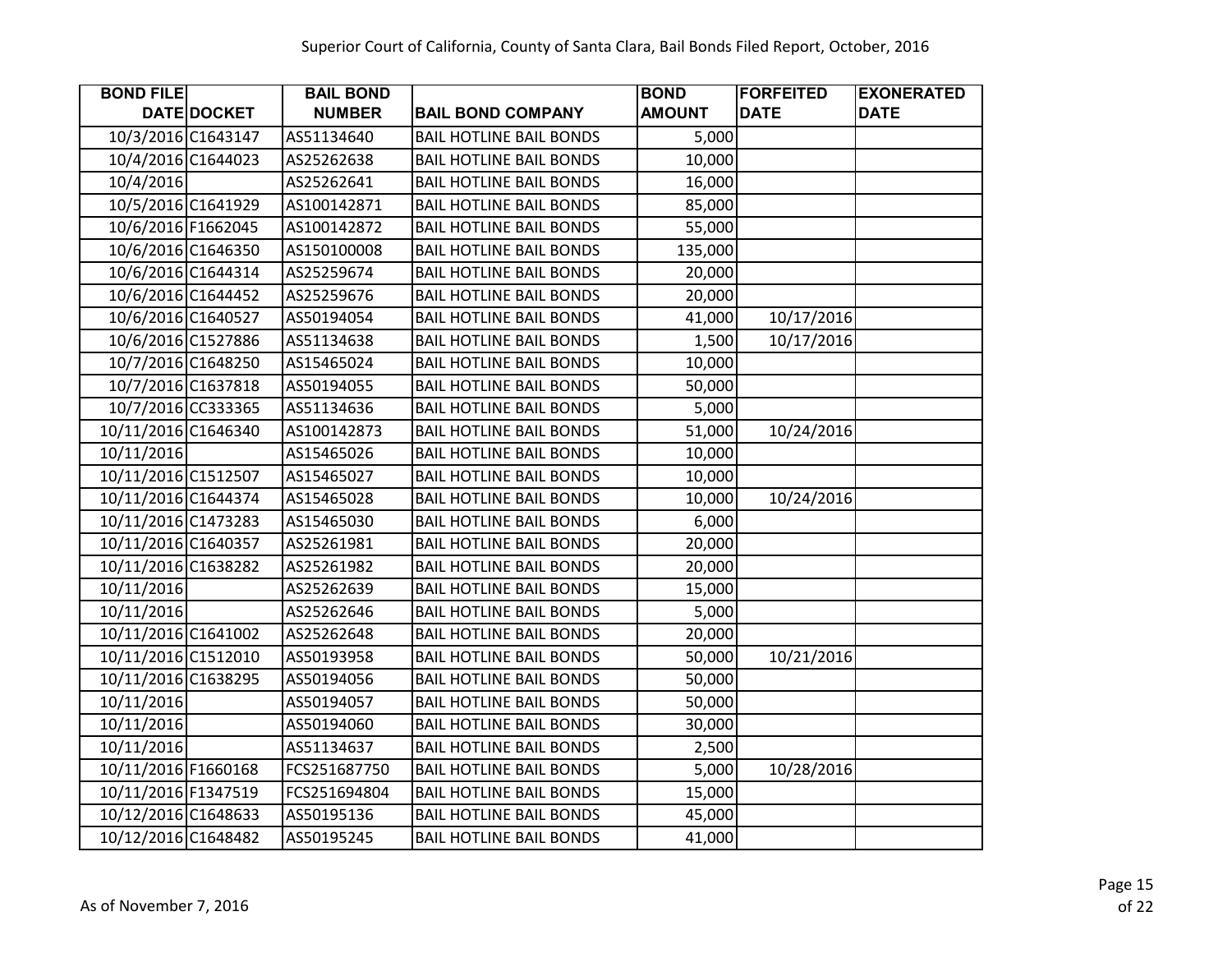| <b>BOND FILE</b>    |             | <b>BAIL BOND</b> |                                | <b>BOND</b>   | <b>FORFEITED</b> | <b>EXONERATED</b> |
|---------------------|-------------|------------------|--------------------------------|---------------|------------------|-------------------|
|                     | DATE DOCKET | <b>NUMBER</b>    | <b>BAIL BOND COMPANY</b>       | <b>AMOUNT</b> | <b>DATE</b>      | <b>DATE</b>       |
| 10/12/2016 C1633325 |             | AS51137432       | <b>BAIL HOTLINE BAIL BONDS</b> | 5,000         |                  |                   |
| 10/13/2016          |             | AS100142874      | <b>BAIL HOTLINE BAIL BONDS</b> | 75,000        |                  |                   |
| 10/13/2016 C1643502 |             | AS15465031       | <b>BAIL HOTLINE BAIL BONDS</b> | 6,000         |                  | 10/17/2016        |
| 10/13/2016 C1523035 |             | AS15465032       | <b>BAIL HOTLINE BAIL BONDS</b> | 10,000        |                  | 10/17/2016        |
| 10/13/2016 C1640544 |             | AS25262645       | <b>BAIL HOTLINE BAIL BONDS</b> | 15,000        |                  |                   |
| 10/13/2016 C1502095 |             | AS50195246       | <b>BAIL HOTLINE BAIL BONDS</b> | 20,000        |                  |                   |
| 10/14/2016 C1643583 |             | AS25262640       | <b>BAIL HOTLINE BAIL BONDS</b> | 25,000        |                  |                   |
| 10/18/2016 C1648697 |             | AS100143041      | <b>BAIL HOTLINE BAIL BONDS</b> | 100,000       |                  |                   |
| 10/18/2016 C1636162 |             | AS117983         | <b>BAIL HOTLINE BAIL BONDS</b> | 150,000       |                  |                   |
| 10/18/2016 B1685482 |             | AS15465033       | <b>BAIL HOTLINE BAIL BONDS</b> | 15,000        |                  |                   |
| 10/18/2016 C1649345 |             | AS15469546       | <b>BAIL HOTLINE BAIL BONDS</b> | 12,000        |                  |                   |
| 10/18/2016 B1688779 |             | AS25261984       | <b>BAIL HOTLINE BAIL BONDS</b> | 25,000        |                  |                   |
| 10/18/2016          |             | AS25264961       | <b>BAIL HOTLINE BAIL BONDS</b> | 25,000        |                  |                   |
| 10/18/2016 C1629818 |             | AS500117662      | <b>BAIL HOTLINE BAIL BONDS</b> | 300,000       |                  |                   |
| 10/18/2016 B1688698 |             | AS50195247       | <b>BAIL HOTLINE BAIL BONDS</b> | 36,000        |                  |                   |
| 10/18/2016 B1685482 |             | AS50195855       | <b>BAIL HOTLINE BAIL BONDS</b> | 25,000        |                  |                   |
| 10/19/2016 F1662113 |             | AS15469547       | <b>BAIL HOTLINE BAIL BONDS</b> | 15,000        |                  |                   |
| 10/19/2016 C1648133 |             | AS51133011       | <b>BAIL HOTLINE BAIL BONDS</b> | 5,000         |                  |                   |
| 10/19/2016 B1685679 |             | AS51137431       | <b>BAIL HOTLINE BAIL BONDS</b> | 5,000         |                  |                   |
| 10/20/2016 C1648818 |             | AS25261980       | <b>BAIL HOTLINE BAIL BONDS</b> | 25,000        |                  |                   |
| 10/20/2016 C1642787 |             | AS51133014       | <b>BAIL HOTLINE BAIL BONDS</b> | 5,000         |                  |                   |
| 10/20/2016 C1521809 |             | AS51133015       | <b>BAIL HOTLINE BAIL BONDS</b> | 1,000         |                  |                   |
| 10/21/2016 C1645686 |             | AS100142876      | <b>BAIL HOTLINE BAIL BONDS</b> | 35,000        |                  |                   |
| 10/21/2016 C1639645 |             | AS250100244      | <b>BAIL HOTLINE BAIL BONDS</b> | 170,000       |                  |                   |
| 10/21/2016 B1687289 |             | AS50195133       | <b>BAIL HOTLINE BAIL BONDS</b> | 25,000        |                  |                   |
| 10/21/2016          |             | AS50195854       | <b>BAIL HOTLINE BAIL BONDS</b> | 35,000        |                  |                   |
| 10/24/2016          |             | AS100142875      | <b>BAIL HOTLINE BAIL BONDS</b> | 60,000        |                  |                   |
| 10/24/2016 C1647546 |             | AS15471238       | <b>BAIL HOTLINE BAIL BONDS</b> | 10,000        |                  |                   |
| 10/24/2016          |             | AS15471239       | <b>BAIL HOTLINE BAIL BONDS</b> | 5,000         |                  |                   |
| 10/24/2016          |             | AS15471240       | <b>BAIL HOTLINE BAIL BONDS</b> | 10,000        |                  |                   |
| 10/24/2016          |             | AS50195126       | <b>BAIL HOTLINE BAIL BONDS</b> | 25,000        |                  |                   |
| 10/26/2016 F1662005 |             | AS15465775       | <b>BAIL HOTLINE BAIL BONDS</b> | 10,000        |                  |                   |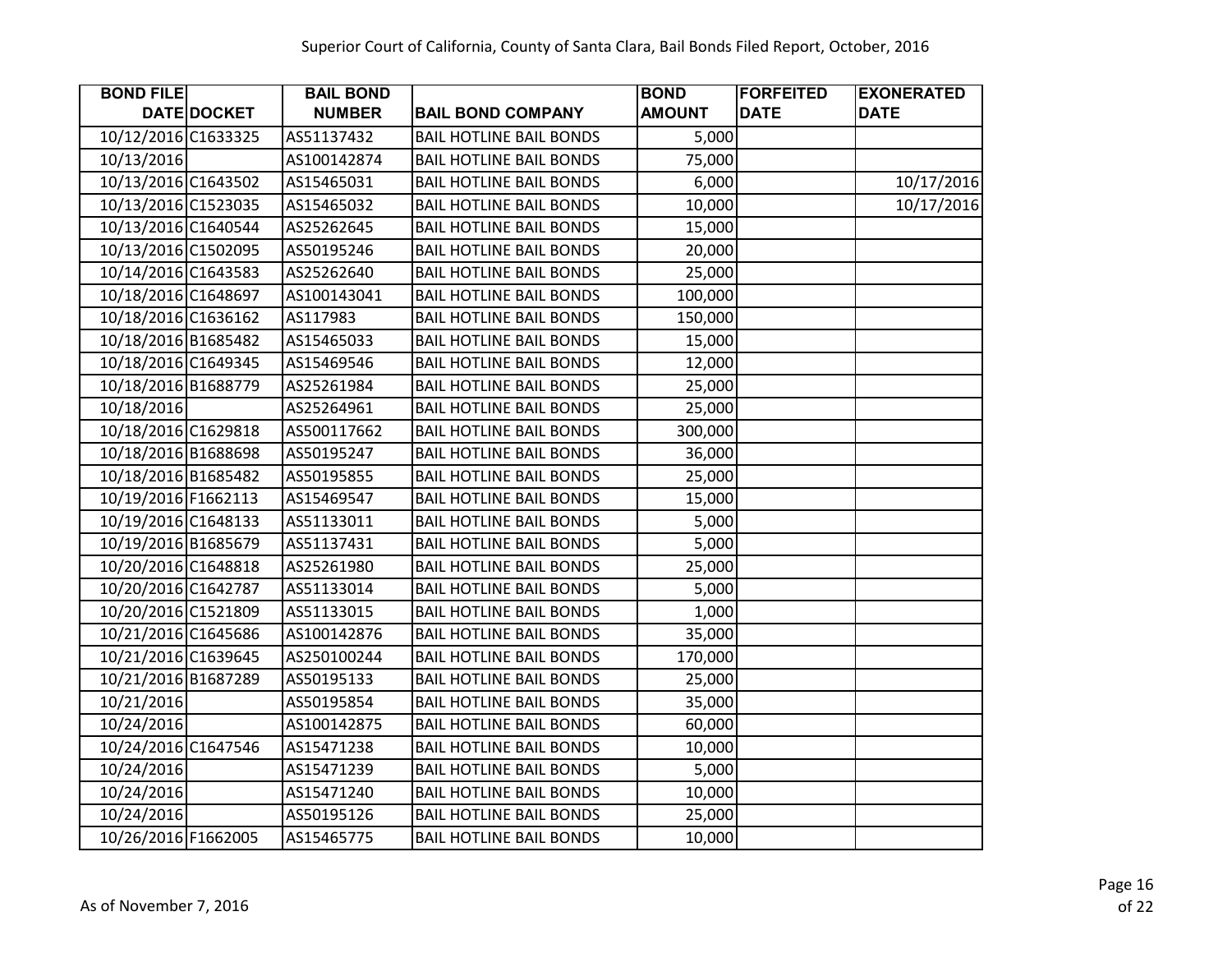| <b>BOND FILE</b>    |             | <b>BAIL BOND</b> |                                  | <b>BOND</b>   | <b>FORFEITED</b> | <b>EXONERATED</b> |
|---------------------|-------------|------------------|----------------------------------|---------------|------------------|-------------------|
|                     | DATE DOCKET | <b>NUMBER</b>    | <b>BAIL BOND COMPANY</b>         | <b>AMOUNT</b> | <b>DATE</b>      | <b>DATE</b>       |
| 10/26/2016 B1582233 |             | AS15471241       | <b>BAIL HOTLINE BAIL BONDS</b>   | 10,000        |                  |                   |
| 10/26/2016 C1648085 |             | AS25261983       | <b>BAIL HOTLINE BAIL BONDS</b>   | 25,000        |                  |                   |
| 10/26/2016          |             | AS50195853       | <b>BAIL HOTLINE BAIL BONDS</b>   | 25,000        |                  |                   |
| 10/26/2016 C1645718 |             | AS51139331       | <b>BAIL HOTLINE BAIL BONDS</b>   | 3,000         |                  |                   |
| 10/26/2016 C1635981 |             | FCS1001696663    | <b>BAIL HOTLINE BAIL BONDS</b>   | 100,000       |                  |                   |
| 10/26/2016 C1628662 |             | FCS5001688690    | <b>BAIL HOTLINE BAIL BONDS</b>   | 435,000       |                  |                   |
| 10/26/2016 C1635537 |             | FCS501694917     | <b>BAIL HOTLINE BAIL BONDS</b>   | 50,000        |                  |                   |
| 10/27/2016 C1648876 |             | AS117982         | <b>BAIL HOTLINE BAIL BONDS</b>   | 110,000       |                  |                   |
| 10/27/2016 C1648116 |             | AS15472098       | <b>BAIL HOTLINE BAIL BONDS</b>   | 10,000        |                  |                   |
| 10/27/2016 C1648863 |             | AS25262643       | <b>BAIL HOTLINE BAIL BONDS</b>   | 20,000        |                  |                   |
| 10/27/2016 C1649220 |             | AS50195125       | <b>BAIL HOTLINE BAIL BONDS</b>   | 35,000        |                  |                   |
| 10/28/2016          |             | AS100141558      | <b>BAIL HOTLINE BAIL BONDS</b>   | 75,000        |                  |                   |
| 10/31/2016 C1643792 |             | AS100141557      | <b>BAIL HOTLINE BAIL BONDS</b>   | 65,000        |                  |                   |
| 10/31/2016          |             | AS15467725       | <b>BAIL HOTLINE BAIL BONDS</b>   | 5,000         |                  |                   |
| 10/31/2016 C1514522 |             | AS15467726       | <b>BAIL HOTLINE BAIL BONDS</b>   | 10,000        |                  |                   |
| 10/4/2016           |             |                  | 5272752953 BAILSMART BAIL BONDS  | 20,000        |                  |                   |
| 10/4/2016           |             |                  | 5802967848 BAILSMART BAIL BONDS  | 5,000         |                  |                   |
| 10/3/2016           |             |                  | 5272753682 BODYGUARD BAIL BONDS  | 25,000        |                  |                   |
| 10/7/2016           |             |                  | 5551552049 BODYGUARD BAIL BONDS  | 20,000        |                  |                   |
| 10/4/2016 B1688599  |             | 2016CC017297     | <b>DISCREET BAIL BONDS</b>       | 15,000        |                  |                   |
| 10/7/2016 B1583501  |             | 2016BB028568     | <b>DISCREET BAIL BONDS</b>       | 5,000         |                  |                   |
| 10/11/2016          |             | 2016DD007127     | <b>DISCREET BAIL BONDS</b>       | 50,000        |                  |                   |
| 10/19/2016          |             | 2016DD012383     | <b>DISCREET BAIL BONDS</b>       | 37,500        |                  |                   |
| 10/24/2016          |             | 2016BB029288     | <b>DISCREET BAIL BONDS</b>       | 10,000        |                  |                   |
| 10/24/2016          |             | 2016CC017294     | <b>DISCREET BAIL BONDS</b>       | 25,000        |                  |                   |
| 10/27/2016 C1647972 |             | 2016DD012902     | <b>DISCREET BAIL BONDS</b>       | 50,000        |                  |                   |
| 10/27/2016 C1496216 |             | 2016EE004138     | <b>DISCREET BAIL BONDS</b>       | 60,000        |                  |                   |
| 10/31/2016          |             | 2016BB021935     | <b>DISCREET BAIL BONDS</b>       | 10,000        |                  |                   |
| 10/3/2016 B1687929  |             |                  | 5113379196 EIGHT BALL BAIL BONDS | 7,000         |                  |                   |
| 10/31/2016          |             |                  | 5113439519 EIGHT BALL BAIL BONDS | 5,000         |                  |                   |
| 10/12/2016          |             | 2016EE004912     | <b>ESPINOZA BAIL BONDS</b>       | 25,000        |                  |                   |
| 10/18/2016 C1526595 |             | 2016CC018506     | <b>ESPINOZA BAIL BONDS</b>       | 25,000        |                  |                   |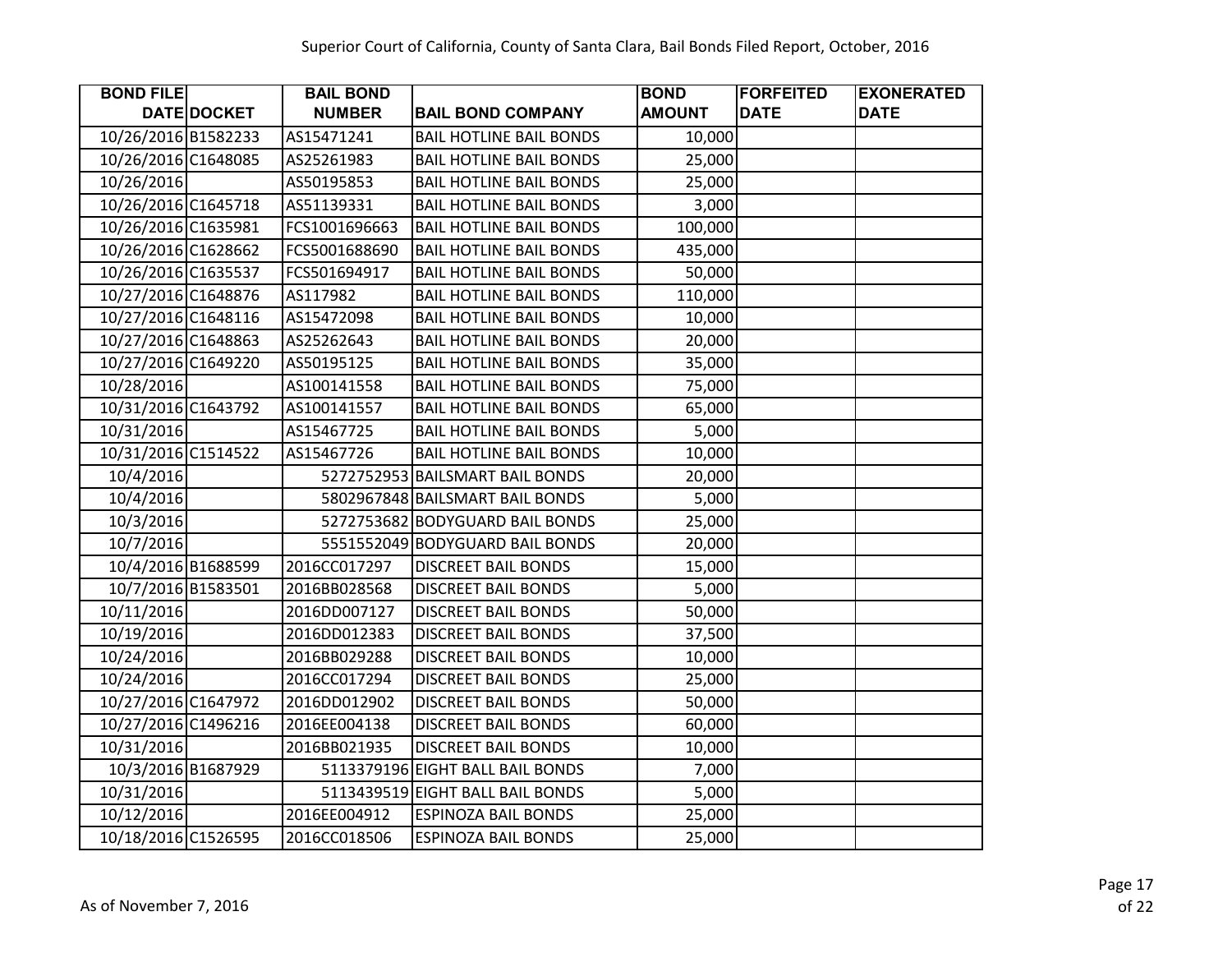| <b>BOND FILE</b>    |             | <b>BAIL BOND</b> |                                  | <b>BOND</b>   | <b>FORFEITED</b> | <b>EXONERATED</b> |
|---------------------|-------------|------------------|----------------------------------|---------------|------------------|-------------------|
|                     | DATE DOCKET | <b>NUMBER</b>    | <b>BAIL BOND COMPANY</b>         | <b>AMOUNT</b> | <b>DATE</b>      | <b>DATE</b>       |
| 10/18/2016 C1644853 |             | 2016CC018510     | <b>ESPINOZA BAIL BONDS</b>       | 25,000        |                  |                   |
| 10/21/2016 B1688342 |             | 2016BB015538     | <b>ESPINOZA BAIL BONDS</b>       | 10,000        |                  |                   |
| 10/25/2016 F1556240 |             | 2016CC018488     | <b>ESPINOZA BAIL BONDS</b>       | 15,000        |                  |                   |
| 10/26/2016          |             | 2016CC018505     | <b>ESPINOZA BAIL BONDS</b>       | 25,000        |                  |                   |
| 10/26/2016 F1661105 |             | AS51130116       | <b>GABRIEL IBARRA BAIL BONDS</b> | 5,000         |                  |                   |
| 10/3/2016           |             | T75050553003     | <b>GOLDEN STATE BAIL BONDS</b>   | 100,000       |                  |                   |
| 10/5/2016 B1688603  |             | T2550574070      | <b>GOLDEN STATE BAIL BONDS</b>   | 25,000        |                  | 10/19/2016        |
| 10/6/2016           |             | T25050569443     | <b>GOLDEN STATE BAIL BONDS</b>   | 25,000        |                  |                   |
| 10/12/2016 B1688504 |             | T2550578224      | <b>GOLDEN STATE BAIL BONDS</b>   | 25,000        |                  | 10/18/2016        |
| 10/12/2016 F1662153 |             | T5050578231      | <b>GOLDEN STATE BAIL BONDS</b>   | 35,000        |                  |                   |
| 10/13/2016 C1647496 |             | T5050578220      | <b>GOLDEN STATE BAIL BONDS</b>   | 5,000         |                  |                   |
| 10/14/2016 C1524623 |             | T1550574068      | <b>GOLDEN STATE BAIL BONDS</b>   | 5,000         |                  |                   |
| 10/18/2016 C1647979 |             | T1550579240      | <b>GOLDEN STATE BAIL BONDS</b>   | 10,000        |                  |                   |
| 10/18/2016          |             | T5050578232      | <b>GOLDEN STATE BAIL BONDS</b>   | 20,000        |                  |                   |
| 10/21/2016 C1640584 |             | T5050578233      | <b>GOLDEN STATE BAIL BONDS</b>   | 50,000        |                  |                   |
| 10/24/2016          |             | T2550574071      | <b>GOLDEN STATE BAIL BONDS</b>   | 20,000        |                  |                   |
| 10/25/2016 C1645308 |             | T2550578229      | <b>GOLDEN STATE BAIL BONDS</b>   | 10,000        |                  |                   |
| 10/27/2016 F1453240 |             | T1050578223      | <b>GOLDEN STATE BAIL BONDS</b>   | 10,000        |                  |                   |
| 10/13/2016 C1648435 |             | AF00855159       | <b>GOTTA GO BAIL BONDS</b>       | 75,000        |                  |                   |
| 10/3/2016           |             |                  | 5105611211 JAG BAIL BONDS, INC   | 65,000        |                  |                   |
| 10/5/2016 C1641173  |             |                  | 5105626015 JAG BAIL BONDS, INC   | 60,000        |                  |                   |
| 10/12/2016          |             |                  | 5551529919 JAG BAIL BONDS, INC   | 35,000        |                  |                   |
| 10/12/2016 B1687637 |             |                  | 5551529935 JAG BAIL BONDS, INC   | 10,000        |                  |                   |
| 10/18/2016 C1642823 |             |                  | 5272579875 JAG BAIL BONDS, INC   | 10,000        |                  |                   |
| 10/19/2016 C1646643 |             |                  | 5551643006 JAG BAIL BONDS, INC   | 7,500         |                  |                   |
| 10/20/2016          |             |                  | 5272760381 JAG BAIL BONDS, INC   | 16,000        |                  |                   |
| 10/27/2016          |             |                  | 5272760323 JAG BAIL BONDS, INC   | 25,000        |                  |                   |
| 10/21/2016 B1688436 |             | AB00872310       | KEITH CARTER BAIL BONDS          | 10,000        |                  |                   |
| 10/24/2016          |             | AB00871124       | KEITH CARTER BAIL BONDS          | 10,000        |                  |                   |
| 10/3/2016           |             | S2602539086      | LATINO BAIL BONDS                | 25,000        |                  |                   |
| 10/3/2016           |             | S2602539087      | LATINO BAIL BONDS                | 25,000        |                  |                   |
| 10/11/2016          |             | S2602566056      | <b>LATINO BAIL BONDS</b>         | 25,000        |                  |                   |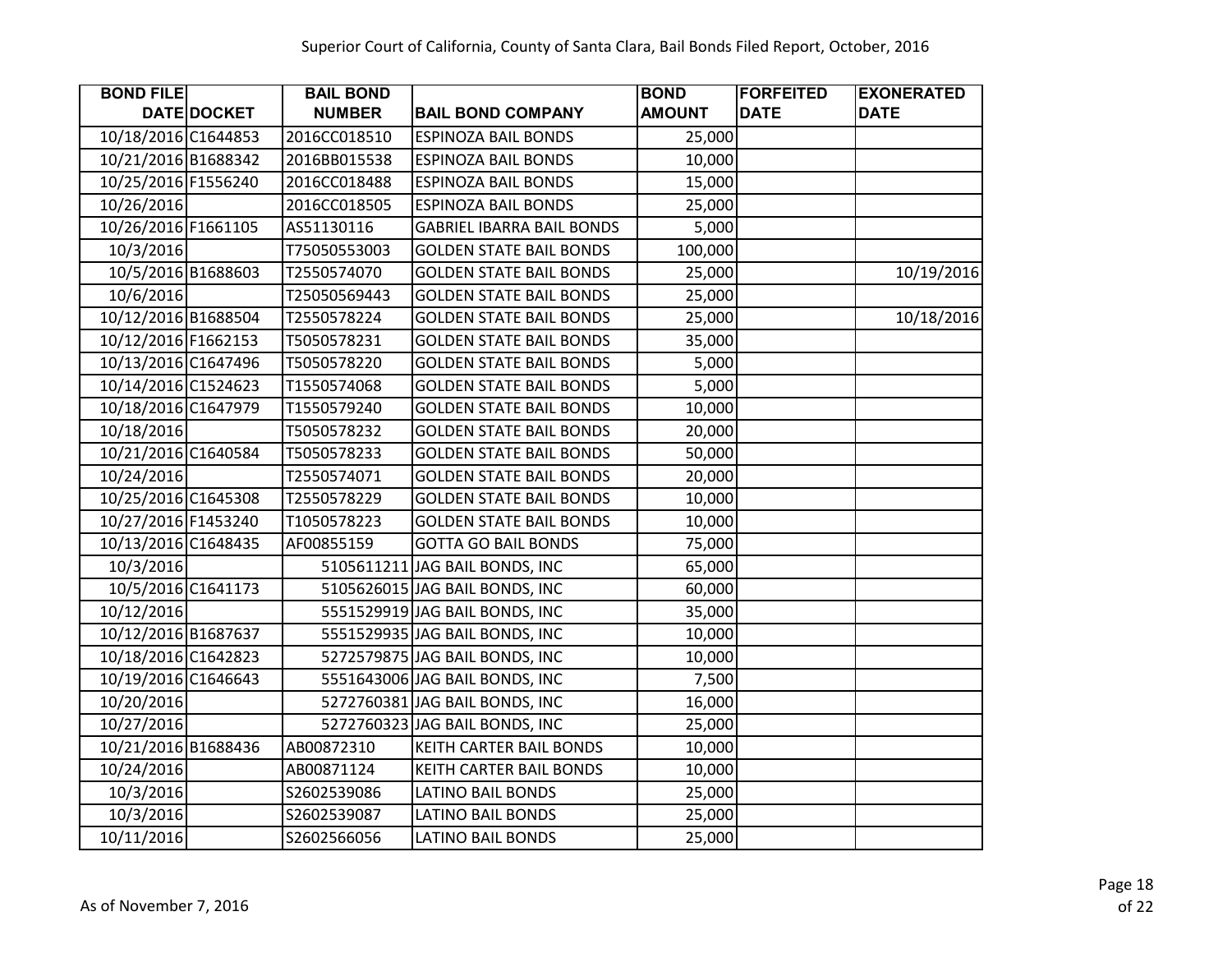| <b>BOND FILE</b>    |                    | <b>BAIL BOND</b> |                          | <b>BOND</b>   | <b>FORFEITED</b> | <b>EXONERATED</b> |
|---------------------|--------------------|------------------|--------------------------|---------------|------------------|-------------------|
|                     | DATE DOCKET        | <b>NUMBER</b>    | <b>BAIL BOND COMPANY</b> | <b>AMOUNT</b> | <b>DATE</b>      | <b>DATE</b>       |
| 10/11/2016          |                    | S2602566057      | <b>LATINO BAIL BONDS</b> | 25,000        |                  |                   |
| 10/11/2016 C1525998 |                    | S2602566058      | <b>LATINO BAIL BONDS</b> | 25,000        |                  |                   |
| 10/11/2016          |                    | S2602566059      | <b>LATINO BAIL BONDS</b> | 25,000        |                  |                   |
| 10/14/2016 F1660143 |                    | S1102490349      | <b>LATINO BAIL BONDS</b> | 10,000        |                  |                   |
| 10/18/2016          |                    | S2602552304      | <b>LATINO BAIL BONDS</b> | 25,000        |                  |                   |
| 10/19/2016 C1644917 |                    | S0602476745      | <b>LATINO BAIL BONDS</b> | 5,000         |                  |                   |
| 10/3/2016           |                    |                  | 5150068112 LE BAIL BONDS | 110,000       |                  |                   |
| 10/3/2016           |                    |                  | 5272733620 LE BAIL BONDS | 25,000        |                  |                   |
| 10/3/2016           |                    |                  | 5551668018 LE BAIL BONDS | 30,000        |                  |                   |
| 10/3/2016           |                    |                  | 5551673036 LE BAIL BONDS | 35,000        |                  |                   |
|                     | 10/6/2016 C1527054 |                  | 5113377543 LE BAIL BONDS | 10,000        |                  |                   |
|                     | 10/6/2016 C1647975 |                  | 5551583120 LE BAIL BONDS | 50,000        |                  |                   |
|                     | 10/7/2016 C1644938 |                  | 5200172626 LE BAIL BONDS | 500,000       |                  |                   |
|                     | 10/7/2016 B1688921 |                  | 5551673065 LE BAIL BONDS | 28,000        |                  |                   |
|                     | 10/7/2016 C1644939 |                  | 5551673148 LE BAIL BONDS | 50,000        |                  |                   |
| 10/11/2016          |                    |                  | 5272733633 LE BAIL BONDS | 26,000        |                  |                   |
| 10/11/2016          |                    |                  | 5551673078 LE BAIL BONDS | 40,000        |                  |                   |
| 10/12/2016          |                    |                  | 5551665934 LE BAIL BONDS | 37,000        |                  |                   |
| 10/12/2016 C1645674 |                    |                  | 5551673081 LE BAIL BONDS | 40,000        |                  |                   |
| 10/18/2016 C1524676 |                    |                  | 5105604653 LE BAIL BONDS | 100,000       |                  |                   |
| 10/18/2016 C1638586 |                    |                  | 5113344806 LE BAIL BONDS | 1,000         |                  |                   |
| 10/18/2016 B1685514 |                    |                  | 5113377530 LE BAIL BONDS | 8,000         |                  |                   |
| 10/18/2016          |                    |                  | 5272721869 LE BAIL BONDS | 25,000        |                  |                   |
| 10/18/2016          |                    |                  | 5272733716 LE BAIL BONDS | 15,000        |                  |                   |
| 10/18/2016          |                    |                  | 5272733774 LE BAIL BONDS | 15,000        |                  |                   |
| 10/19/2016 F1661973 |                    |                  | 5113365261 LE BAIL BONDS | 10,000        |                  |                   |
| 10/21/2016          |                    |                  | 5113365274 LE BAIL BONDS | 11,000        |                  |                   |
| 10/24/2016          |                    |                  | 5105557481 LE BAIL BONDS | 81,000        |                  |                   |
| 10/24/2016 C1476337 |                    |                  | 5113388378 LE BAIL BONDS | 10,000        |                  |                   |
| 10/24/2016 C1640466 |                    |                  | 5113388381 LE BAIL BONDS | 5,000         |                  |                   |
| 10/24/2016 C1646532 |                    |                  | 5272733662 LE BAIL BONDS | 5,000         |                  |                   |
| 10/24/2016 C1632607 |                    |                  | 5272733761 LE BAIL BONDS | 20,000        |                  |                   |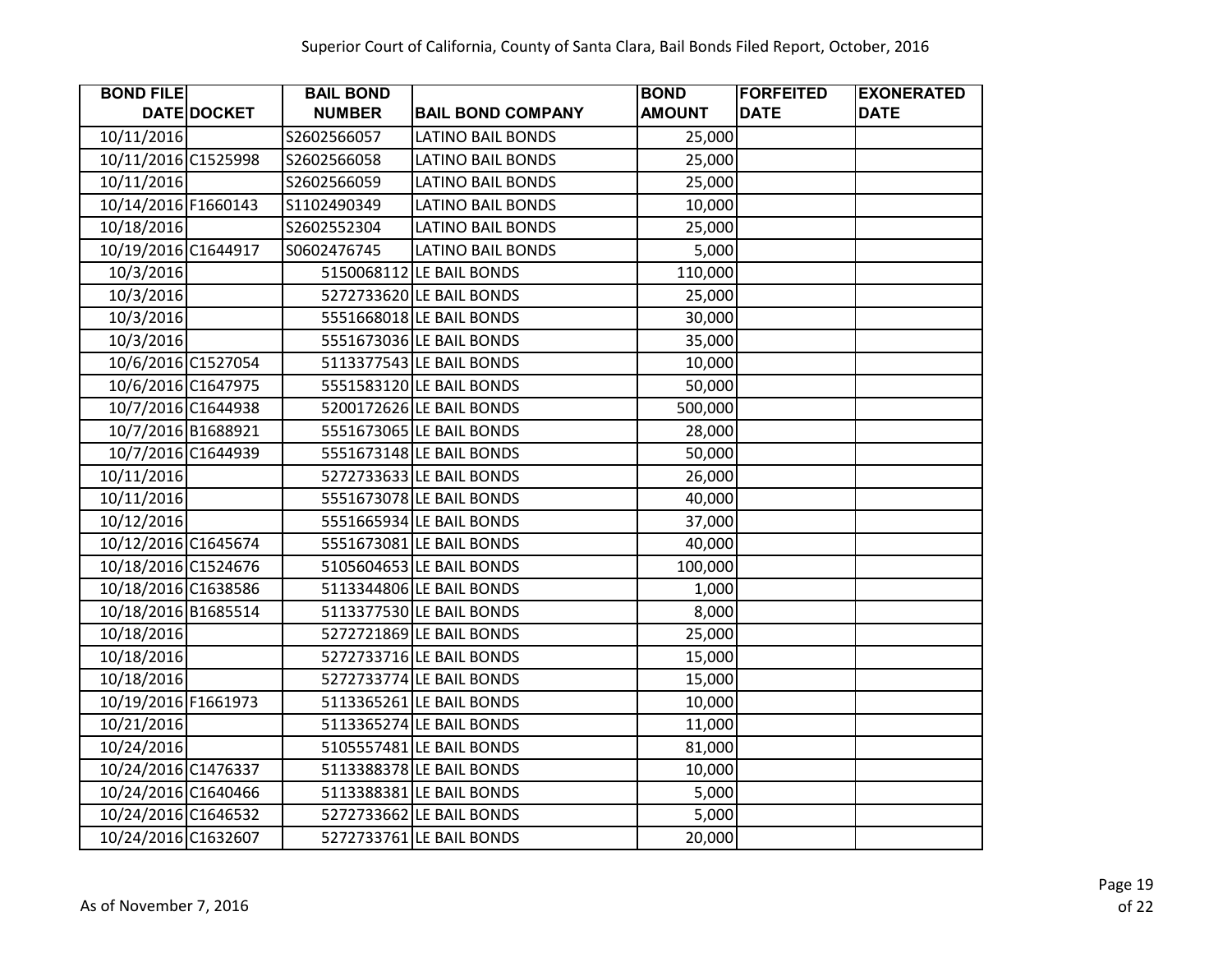| <b>BOND FILE</b>    |                    | <b>BAIL BOND</b> |                          | <b>BOND</b>   | <b>FORFEITED</b> | <b>EXONERATED</b> |
|---------------------|--------------------|------------------|--------------------------|---------------|------------------|-------------------|
|                     | DATE DOCKET        | <b>NUMBER</b>    | <b>BAIL BOND COMPANY</b> | <b>AMOUNT</b> | <b>DATE</b>      | <b>DATE</b>       |
| 10/24/2016          |                    |                  | 5551673094 LE BAIL BONDS | 36,000        |                  |                   |
| 10/25/2016 C1493638 |                    |                  | 5113388352 LE BAIL BONDS | 10,000        |                  |                   |
| 10/27/2016 C1648888 |                    |                  | 5105609731 LE BAIL BONDS | 65,000        |                  |                   |
| 10/27/2016 C1643570 |                    |                  | 5113388365 LE BAIL BONDS | 10,000        |                  |                   |
| 10/27/2016          |                    |                  | 5551673135 LE BAIL BONDS | 30,000        |                  |                   |
| 10/31/2016 B1688360 |                    |                  | 5105604608 LE BAIL BONDS | 101,000       |                  |                   |
| 10/31/2016 C1643213 |                    |                  | 5113388394 LE BAIL BONDS | 6,000         |                  |                   |
| 10/31/2016          |                    |                  | 5272733732 LE BAIL BONDS | 25,000        |                  |                   |
| 10/31/2016 C1630313 |                    |                  | 5551659539 LE BAIL BONDS | 50,000        | 10/31/2016       |                   |
|                     | 10/3/2016 F1662082 | AS100140000      | <b>LUNA BAIL BONDS</b>   | 26,000        |                  |                   |
|                     | 10/3/2016 C1646082 | AS100140002      | LUNA BAIL BONDS          | 75,000        |                  |                   |
|                     | 10/3/2016 C1644709 | AS15470072       | <b>LUNA BAIL BONDS</b>   | 10,000        | 10/4/2016        |                   |
| 10/3/2016           |                    | AS15470075       | <b>LUNA BAIL BONDS</b>   | 10,000        |                  |                   |
| 10/3/2016           |                    | AS25257820       | <b>LUNA BAIL BONDS</b>   | 25,000        |                  |                   |
| 10/3/2016           |                    | AS50189483       | <b>LUNA BAIL BONDS</b>   | 30,000        |                  |                   |
|                     | 10/3/2016 C1644835 | AS50190755       | <b>LUNA BAIL BONDS</b>   | 31,000        |                  |                   |
|                     | 10/3/2016 C1631025 | AS51132681       | <b>LUNA BAIL BONDS</b>   | 5,000         |                  |                   |
| 10/4/2016           |                    | AS15470073       | LUNA BAIL BONDS          | 10,000        |                  |                   |
|                     | 10/4/2016 B1688742 | AS15470076       | <b>LUNA BAIL BONDS</b>   | 10,000        |                  |                   |
| 10/5/2016           |                    | AS50189484       | <b>LUNA BAIL BONDS</b>   | 26,000        |                  |                   |
|                     | 10/6/2016 F1661755 | AS15453300       | LUNA BAIL BONDS          | 10,000        |                  |                   |
| 10/6/2016           |                    | AS25257822       | <b>LUNA BAIL BONDS</b>   | 25,000        |                  |                   |
| 10/11/2016 C1643088 |                    | AS15453301       | <b>LUNA BAIL BONDS</b>   | 10,000        |                  | 10/25/2016        |
| 10/11/2016          |                    | AS25249362       | LUNA BAIL BONDS          | 25,000        |                  |                   |
| 10/11/2016 F1662084 |                    | AS25257291       | LUNA BAIL BONDS          | 25,000        |                  |                   |
| 10/11/2016 F1661733 |                    | AS51117793       | <b>LUNA BAIL BONDS</b>   | 5,000         |                  | 11/4/2016         |
| 10/14/2016 C1644646 |                    | AS51117795       | <b>LUNA BAIL BONDS</b>   | 5,000         |                  |                   |
| 10/18/2016          |                    | AS100140044      | <b>LUNA BAIL BONDS</b>   | 70,000        |                  |                   |
| 10/18/2016 C1644738 |                    | AS15470070       | <b>LUNA BAIL BONDS</b>   | 10,000        |                  |                   |
| 10/18/2016 C1502123 |                    | AS25249360       | LUNA BAIL BONDS          | 20,000        |                  |                   |
| 10/20/2016 F1662242 |                    | AS100140051      | LUNA BAIL BONDS          | 57,000        |                  |                   |
| 10/20/2016 C1646156 |                    | AS15466602       | <b>LUNA BAIL BONDS</b>   | 10,000        |                  |                   |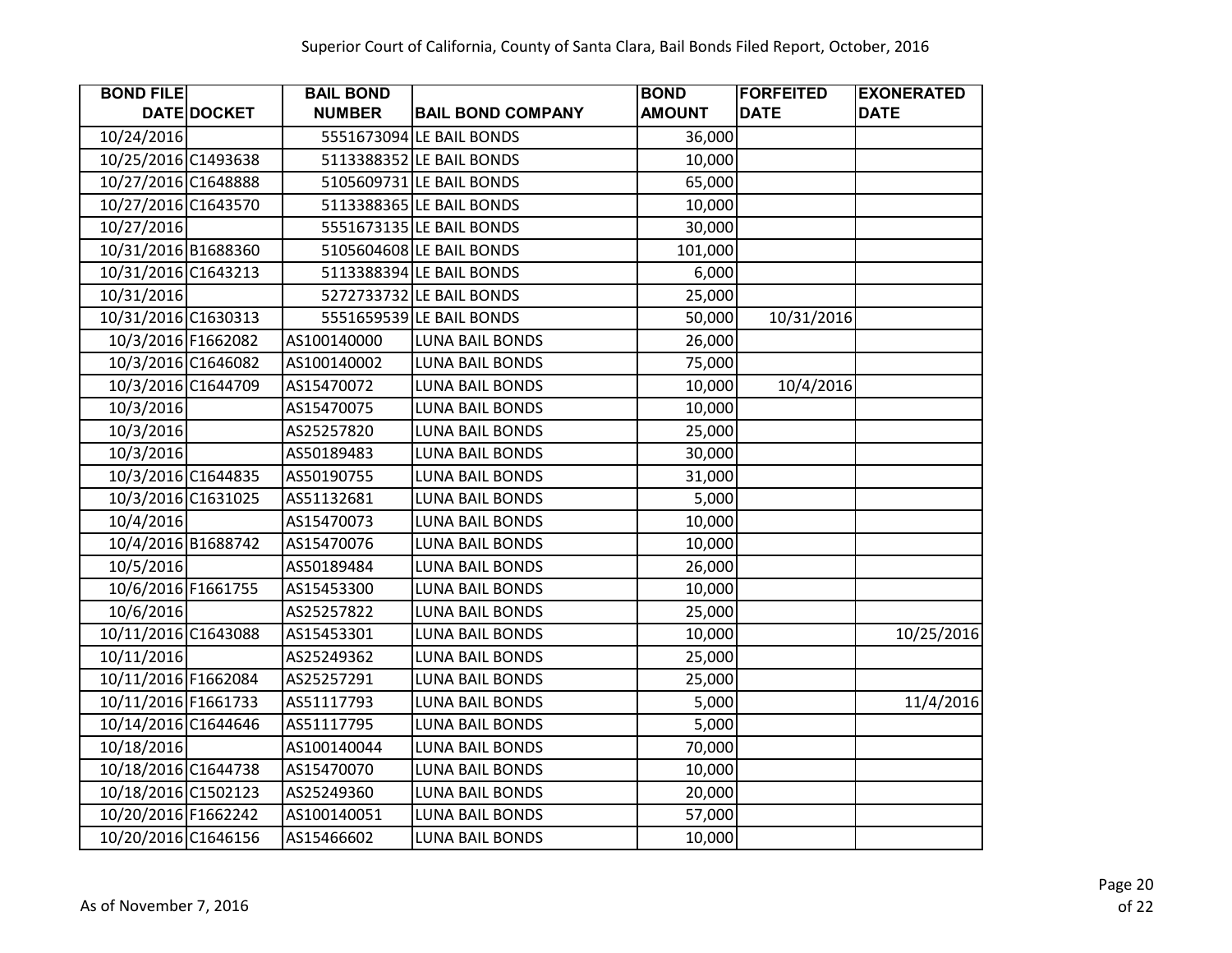| <b>BOND FILE</b>    |                    | <b>BAIL BOND</b> |                                   | <b>BOND</b>   | <b>FORFEITED</b> | <b>EXONERATED</b> |
|---------------------|--------------------|------------------|-----------------------------------|---------------|------------------|-------------------|
|                     | DATE DOCKET        | <b>NUMBER</b>    | <b>BAIL BOND COMPANY</b>          | <b>AMOUNT</b> | <b>DATE</b>      | <b>DATE</b>       |
| 10/24/2016 C1510451 |                    | AS15466598       | <b>LUNA BAIL BONDS</b>            | 10,000        |                  |                   |
| 10/24/2016          |                    | AS25251541       | <b>LUNA BAIL BONDS</b>            | 5,000         |                  |                   |
| 10/24/2016          |                    | AS25257816       | <b>LUNA BAIL BONDS</b>            | 25,000        |                  |                   |
| 10/25/2016          |                    | AS25256231       | <b>LUNA BAIL BONDS</b>            | 25,000        |                  |                   |
| 10/26/2016 F1662153 |                    | AS50190968       | <b>LUNA BAIL BONDS</b>            | 30,000        |                  |                   |
| 10/26/2016          |                    | AS51132677       | <b>LUNA BAIL BONDS</b>            | 2,000         |                  |                   |
| 10/27/2016 C1520222 |                    | AS25251539       | <b>LUNA BAIL BONDS</b>            | 25,000        |                  |                   |
| 10/27/2016          |                    | AS25256232       | <b>LUNA BAIL BONDS</b>            | 20,000        |                  |                   |
| 10/27/2016          |                    | AS25256233       | <b>LUNA BAIL BONDS</b>            | 20,000        |                  |                   |
| 10/27/2016          |                    | AS5019431        | <b>LUNA BAIL BONDS</b>            | 35,000        |                  |                   |
| 10/28/2016 C1632069 |                    | AS100140058      | <b>LUNA BAIL BONDS</b>            | 100,000       |                  |                   |
| 10/28/2016          |                    | AS50190969       | <b>LUNA BAIL BONDS</b>            | 50,000        |                  |                   |
| 10/31/2016 C1648819 |                    | AS117462         | <b>LUNA BAIL BONDS</b>            | 110,000       |                  |                   |
| 10/31/2016 B1582873 |                    | AS15459596       | <b>LUNA BAIL BONDS</b>            | 10,000        |                  |                   |
| 10/31/2016 B1582873 |                    | AS15461641       | <b>LUNA BAIL BONDS</b>            | 10,000        |                  |                   |
| 10/31/2016 C1647140 |                    | AS15469344       | <b>LUNA BAIL BONDS</b>            | 10,000        |                  |                   |
| 10/24/2016          |                    | AG00850976       | MANUEL CASTRO BAIL BONDS          | 25,000        |                  |                   |
| 10/31/2016          |                    | AD00870700       | MANUEL CASTRO BAIL BONDS          | 25,000        |                  |                   |
| 10/28/2016 C1638745 |                    | FCS1001700045    | <b>MARTINEZ FAMILY BAIL BONDS</b> | 75,000        |                  |                   |
| 10/6/2016           |                    | IS100K52598      | <b>METRO ONE BAIL BONDS</b>       | 100,000       |                  |                   |
| 10/18/2016 C1501437 |                    | IS50K121463      | METRO ONE BAIL BONDS              | 25,000        |                  |                   |
|                     | 10/4/2016 C1638592 | U5020612025      | <b>NOR CAL BAIL BONDS</b>         | 10,000        |                  |                   |
|                     | 10/6/2016 C1647612 | U7520612028      | <b>NOR CAL BAIL BONDS</b>         | 35,000        |                  |                   |
| 10/26/2016 F1662114 |                    | AS25258104       | PACIFIC COAST BAIL BONDS          | 25,000        |                  |                   |
| 10/18/2016 C1637991 |                    | 2016CC013986     | RAMIREZ BAIL BONDS                | 6,000         |                  |                   |
| 10/24/2016 F1660699 |                    | 2016CC014273     | RAMIREZ BAIL BONDS                | 15,000        |                  | 10/24/2016        |
| 10/31/2016          |                    | 2016EE005076     | RAMIREZ BAIL BONDS                | 20,000        |                  |                   |
| 10/11/2016          |                    | AC00883202       | <b>REIDY BAIL BONDS</b>           | 10,000        |                  |                   |
| 10/28/2016 C1648311 |                    | AF00870469       | <b>REIDY BAIL BONDS</b>           | 100,000       |                  |                   |
| 10/3/2016           |                    | 2016DD001952     | <b>TAPOUT BAIL BONDS</b>          | 50,000        |                  |                   |
| 10/28/2016 C1646352 |                    | 2016AA016381     | <b>TAPOUT BAIL BONDS</b>          | 5,000         |                  |                   |
| 10/18/2016 F1662239 |                    | AS50K67409       | THANG VO BAIL BONDS               | 27,000        |                  |                   |